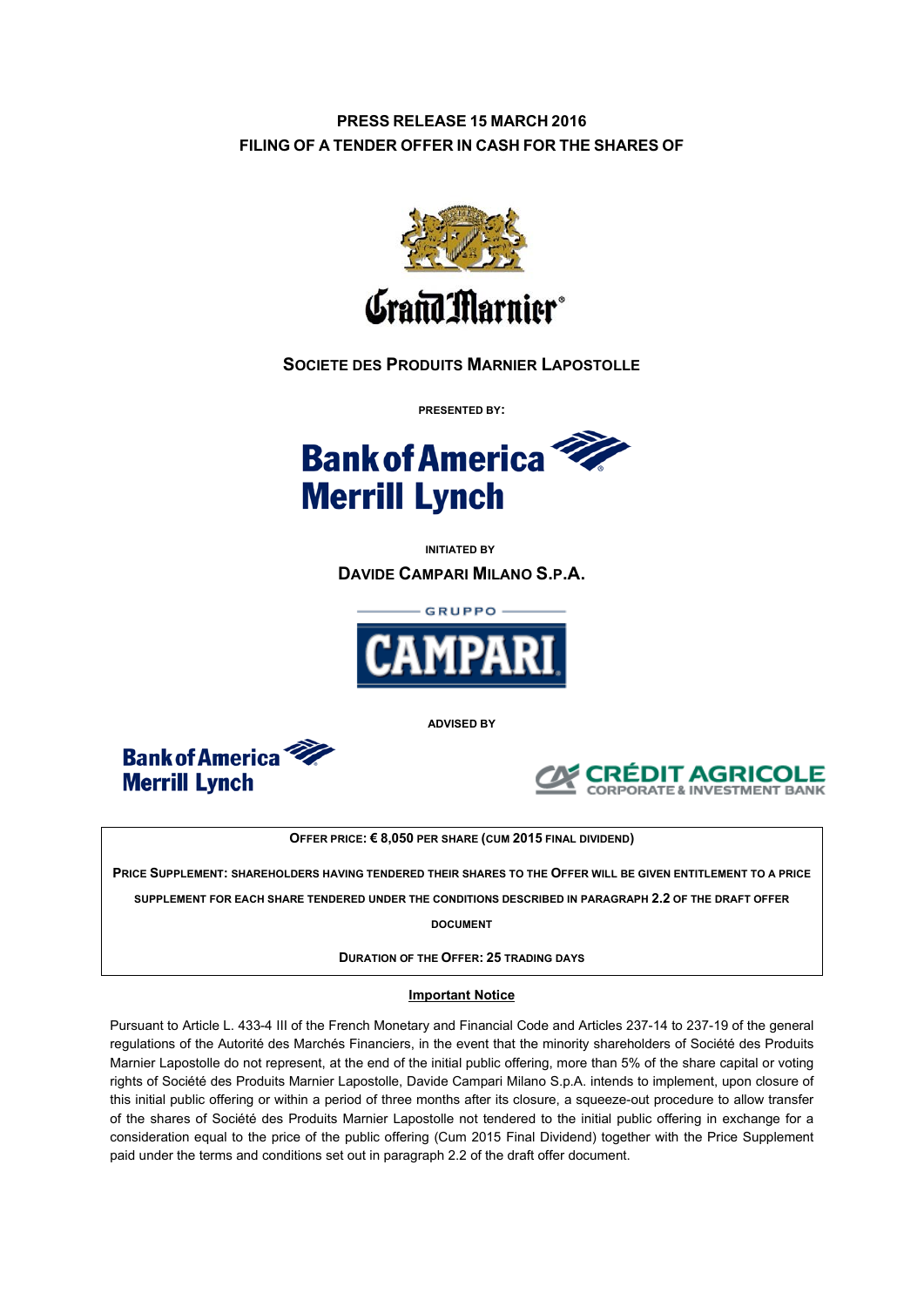

This press release has been drafted by Davide Campari Milano S.p.A. and published in accordance with Article 231-16 the general regulations of the AMF (the « **AMF** »).

#### **The offer and the draft offer document remain subject to examination by the AMF.**

The draft offer document is available on the websites of the AMF [\(www.amf-france.org\)](http://www.amf-france.org/) and Davide Campari Milano S.p.A. [\(www.camparigroup.com\)](http://www.camparigroup.com/), and may be obtained free of charge from:

- Davide Campari Milano S.p.A. via Franco Sacchetti 20, 20099 Sesto San Giovanni, Milan, Italy; and
- Bank of America Merrill Lynch International Limited, branch in France, 112 avenue Kléber 75773 Paris Cedex 16.

In accordance with the provisions of Article 231-28 of the general regulations of the AMF, information relating in particular to the legal, financial and accounting aspects of Davide Campari Milano S.p.A. will be made available to the public in the same manner as mentioned above no later than the day preceding opening of the Offer.

## **1. PRÉSENTATION DU PROJET D'OFFRE**

Pursuant to Section II of Book II, and more specifically pursuant to the provisions of Articles 231-1 and subsequent and 232-1 and subsequent of the general regulations of the AMF, together with the provisions of Article 234-2 of the general regulations of the AMF, Davide Campari Milano S.p.A., a company registered under Italian law<sup>[1](#page-1-0)</sup> with a share capital of € 58,080,000, having with its registered office at via Franco Sacchetti 20, 20099 Sesto San Giovanni, Milan, Italy and registered with the Company Registry of Milan under number 1112227 ("**DCM**" or the "**Offeror**"), irrevocably offers to the shareholders of Société des Produits Marnier Lapostolle, *société anonyme* registered under French law with a share capital of 27,157,500 euros, with its registered office at 91, Boulevard Haussmann, 75008 Paris, France, and registered with the Company Registry of Paris under number 552 073 371 ("**SPML**" or the "**Company**"), the to acquire all SPML shares not held by DCM and the persons acting in concert with it (as set out in paragraph 1.1.1.4 of the draft offer document)<sup>[2](#page-1-1)</sup>, i.e. on 15 March 2016 44,968 SPML shares at the price of  $\epsilon$  8,050 per SPML share, payable exclusively in cash (the "**Offer Price**"), accompanied by a price supplement, if applicable, under the terms and conditions described in paragraph 2.2 of the draft offer document (the "**Offer**"). The Offer Price of € 8,050 per SPML share includes entitlement to the final dividend that may be paid by SPML for the financial year having ended on 31 December 2015 (the "**2015 Final Dividend**").

The shares of the Company are admitted for trading on the regulated Euronext Paris market (*Compartiment B*) under ISIN Code FR0000038036.

The Offer will be carried out in accordance with the standard procedure (*procedure normale*) in accordance with Articles 232-1 *et seq*. of the general regulations of the AMF.

This Offer is presented by Bank of America Merrill Lynch International Limited ("**BofA Merrill Lynch**"), which warrants, as presenting bank the Offer, the content and the irrevocable nature of the undertakings made by the Offeror in connection with the Offer pursuant to the provisions of Article 231-13 of the general regulations of the AMF. It is specified that this guarantee does not apply to any Price Supplement payable under the conditions described in paragraph 2.2 of the draft Offer document.

<span id="page-1-1"></span><span id="page-1-0"></span><sup>&</sup>lt;sup>1</sup> The DCM shares are admitted for trading on Borsa Italiana (CPR - IT0003849244).<br><sup>2</sup> The Shares Under Promises (as set out in paragraph 1.1.1.4 of the draft Offer document) have been placed under escrow, for the whole duration of the offer period.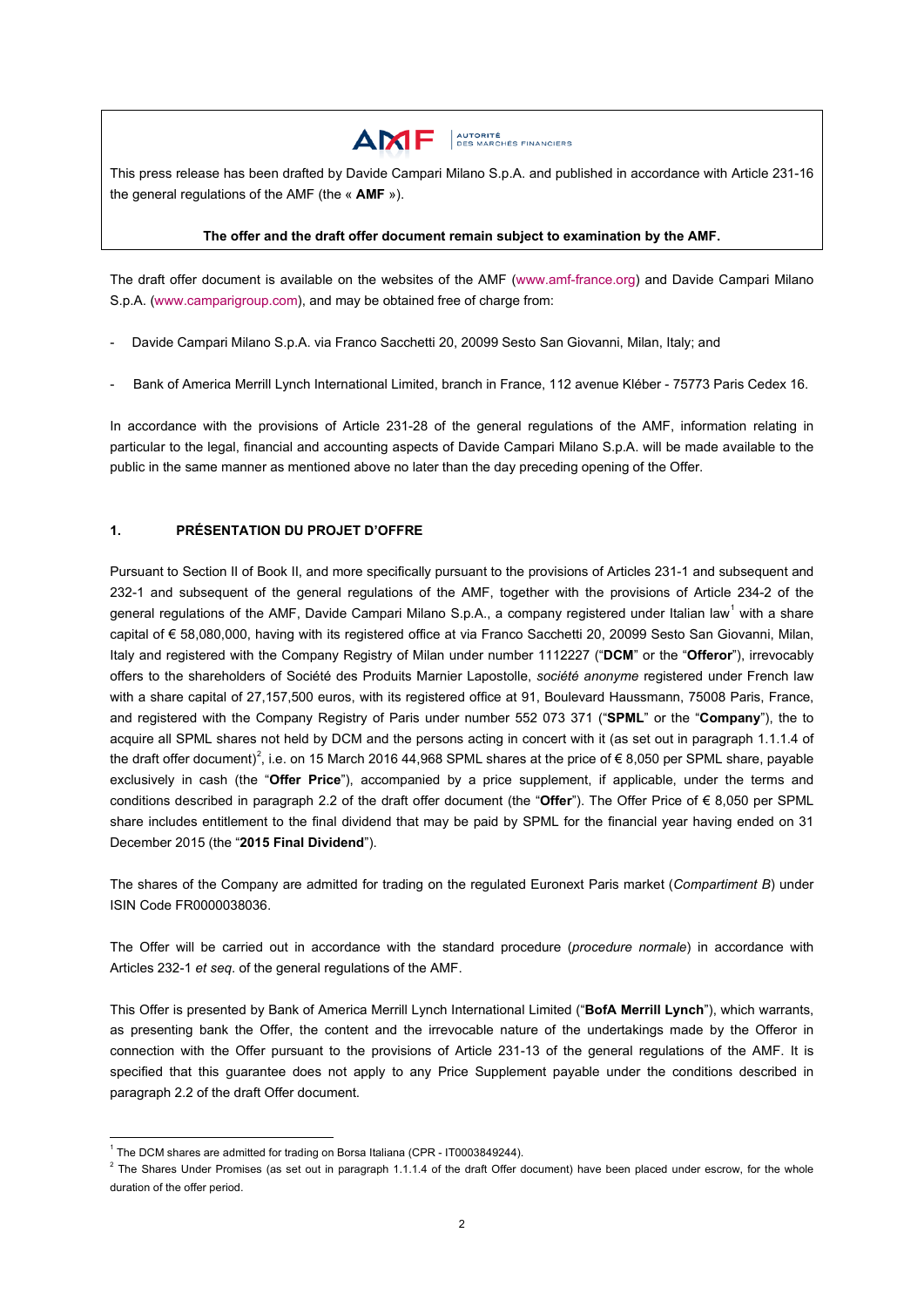The Offer will be open for an initial duration of 25 trading days.

#### <span id="page-2-1"></span>**1.1 Context of the Offer**

#### *(a) Offer letter*

After analysis, DCM ultimately indicated that it wished to take a majority stake in SPML, in addition to entering into the exclusive worldwide distribution contract set out above. In this way, it offered the family shareholders of SPML to acquire all their SPML shares, on the understanding moreover that the exclusive worldwide distribution contract between DCM and SPML ("Distribution Contract") will take effect on 1<sup>st</sup> July 2016.

After discussion between DCM and SPML, the principal terms and conditions of this equity tie-up, as described in paragraphs 1.1.1.2 to 1.1.1.6 of the draft Offer document, were definitively fixed in a final offer letter (the "**Offer Letter**"), sent on 11 March 2016 by DCM to the Chairman of the Management Board of SPML, to the Chairman of the Supervisory Board of SPML, and to the family shareholders of SPML.

After deliberation, on 14 March 2016 the Supervisory Board of SPML authorised the alliance with DCM, signing of the Offer Letter and of the Distribution Contract on a unanimous basis. On the same day, the Management Board of SPML also authorised alliance with DCM, signing of the Offer Letter and of the Distribution Contract on a unanimous basis.

Each member of the Jacques Marnier-Lapostolle family, the Sylvia de Gasperis family and the Antoinette Coury family (jointly the "**Family Shareholders**"), representing 47.10% of the share capital and 65.05% of the voting rights in the extraordinary general meeting ("**EGM**") and 62.61% of the voting rights in the ordinary general meeting ("**OGM**") of the Company<sup>[3](#page-2-0)</sup>, accepted, each for their own part, the terms and conditions of the Offer Letter between 11 and 14 March 2016.

In addition to the conclusion of agreements enabling DCM to take control of SPML and described hereunder in paragraphs 1.1.1.3 to1.1.1.6, and the conclusion of the Distribution Contract, the Offer Letter provides an exclusivity undertaking through which SPML and the Promising Shareholders (as this term is defined in paragraph 1.1.1.4 of the present draft Offer document) committed to DCM, for a duration of nine months, not to directly or indirectly seek, instigate, pursue or participate in any discussion, debate or negotiation, or to enter into any agreement with any person other than DCM, or to approach or encourage any third party for the purposes of conducting a similar operation (wholly or partly) to the equity tie-up envisaged, or any operation that could immediately or in the future lead to the direct or indirect takeover of control (with the concept of control being assessed within the meaning of Article L. 233-3 of the French Commercial Code) of SPML by a third party or the acquisition of a significant stake in SPML by a third party.

## *(b) Conclusion of the Distribution Contract*

The Distribution Contract was entered into on 14 March 2016 between DCM and SPML. It confers on DCM an exclusive worldwide right over the distribution of the Grand Marnier products for a duration of 5 years and 6 months, ending on 31 December 2021 and subject to tacit renewal in successive periods of 5 years. It may be terminated at the end of a notice 12 month-period, in the event of (i) a breach of a substantial provision of the Distribution Contract by one of the parties, (ii) a transfer of trademarks or intellectual property by SPML without the prior agreement of DCM, (iii) an opening of bankruptcy, insolvency, reorganisation or relief of debtors proceedings or any other similar proceedings against one of the parties, or (iv) a substantial underperformance of DCM.

The Distribution Contract relates to the products (i) Grand Marnier Cordon Rouge, (ii) Grand Marnier Cordon Jaune, (iii) Grand Marnier Cuvée du Centenaire, (iv) Grand Marnier Cuvée du Cent Cinquantenaire, (v) Grand Marnier

<span id="page-2-0"></span> $3$  On the basis of a number of voting rights calculated in accordance with the terms of Article 223-11 of the general regulations of the AMF and taking into account the loss of double voting rights attached to the Shares Transferred.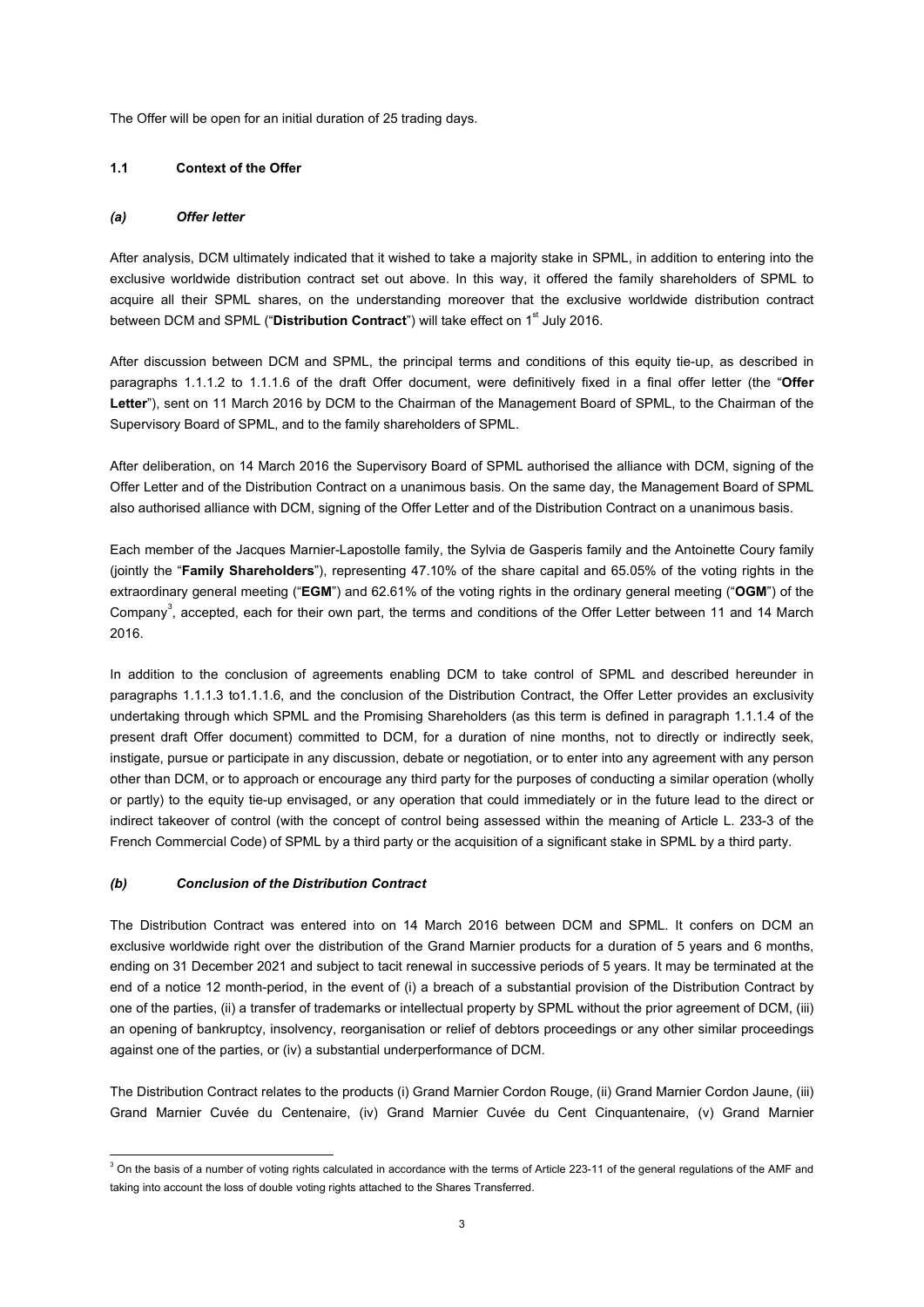Quintessence, (vi) Grand Marnier Natural Cherry, (vii) Grand Marnier Raspberry Peach, (viii) GM Titanium, (ix) Grand Marnier 1880, (x) Cherry Marnier, (xi) Louis Alex Bourbon Barrel, (xii) Louis Alexandre, (xiii) Kappa Pisco, (xiv) Jean-Baptiste Lapostolle Pisco, (xv) Cognac VSOP, (xvi) Cognac XO and (xvii) Pineau des Charentes Marnier, (xviii) VS Cognac, (xix) Extract Rhum and (xx) Extract Café, including any industrial product, extract, or derivative product thereof, and more generally all the Cognac products derived from Grand Marnier, in all formulations, product lines, versions and packaging configurations, sold in the name of SPML under the Grand Marnier brand, except certain gastronomic products.

#### *(c) Acquisition of blocks by DCM from certain Family Shareholders*

Pursuant to the provisions of the Offer Letter, certain Family Shareholders have sold to DCM full ownership of 14 610 and bare ownership of 905 SPML shares and 1,310 SPML shares in usufruct, corresponding to a total of 18,25% of the share capital (jointly the "**Shares Transferred**"). It has been agreed that the transfer of ownership of the Shares Transferred will occur as soon as possible and at the latest 3 business days after the filing of the Offer, in compliance with the terms and conditions of several contracts of assignment dated 14 March 2016 (the "**Contracts of Assignment**") entered into on the one part between DCM, and on the other part certain members of the Marnier-Lapostolle family (to the level of 7,163 SPML shares in full ownership and 905 SPML shares in bare ownership and 1,310 in usufruct) and certain members of the Coury family (to the level of 7,447 SPML shares) (the "**Sellers**"), at a price per share of  $\epsilon$  8,050<sup>[4](#page-3-0)</sup> increased by any Price Supplement as described in paragraph 2.2 of the draft Offer document.

The Sellers benefit from a tail right (*droit de suite*) (the "**Tail Right**") which is applicable (i) in the case of increase in the Offer Price (Cum 2015 Final Dividend) under Articles 231-39 or 232-9 of the general regulations of the AMF or an improved offer within the meaning of Article 232-5 of the general regulations of the AMF (jointly the "**Improved Offer**"), if the Improved Offer is successful, (ii) in the event of transfer to a third party at a price higher than the acquisition price of the Shares Transferred, or (iii) in the event of contribution by DCM of all or some of the shares of the Company it holds to a public offering and/or exchange targeting the shares of the Company, filed by a third party at least 5 days before the closing date of the Offer and receiving a positive response (the "**Competing Offer**"). This Tail Right shall only be due if one of the events set out in points (i) to (iii) of the present paragraph occurs during the period between 14 March 2016 and the later of the following three dates:

- closing of the Offer;
- in the event of transfer to a third party, on the last day (inclusive) of the  $12<sup>th</sup>$  month after 14 March 2016;
- closing of a Competing Offer as defined in point (iii) above.

The sum payable under the Tail Right shall be equal to (A) the positive difference between (x) the price per share set out under the terms of the Improved Offer, the sale to a third party or the Competing Offer (depending on the case), and (y) the unit price of the Shares Transferred, multiplied by (B) the number of Shares Transferred.

Following signing of these Contracts of Assignment, it has been agreed that Mrs Alexandra Marnier Lapostolle and Mr Gilles Coury shall resign from their offices as members of the Management Board of SPML. In compliance with the provisions of the Offer Letter, a representative designated by DCM will be appointed in the capacity of member of the Management Board during the next meeting of the Supervisory Board of SPML.

## *(d) Reciprocal promises (puts and calls)*

Pursuant to the provisions of the Offer Letter, on 14 March 2016 DCM entered into puts and calls promises

<span id="page-3-0"></span> $4$  Or for the shares transferred in bare ownership  $\epsilon$  6.400 per share increased by the potential Price Supplement as described in paragraph 2.2 of the present draft Offer document, in accordance with the table set out in Article 669 I of the French General Tax Code.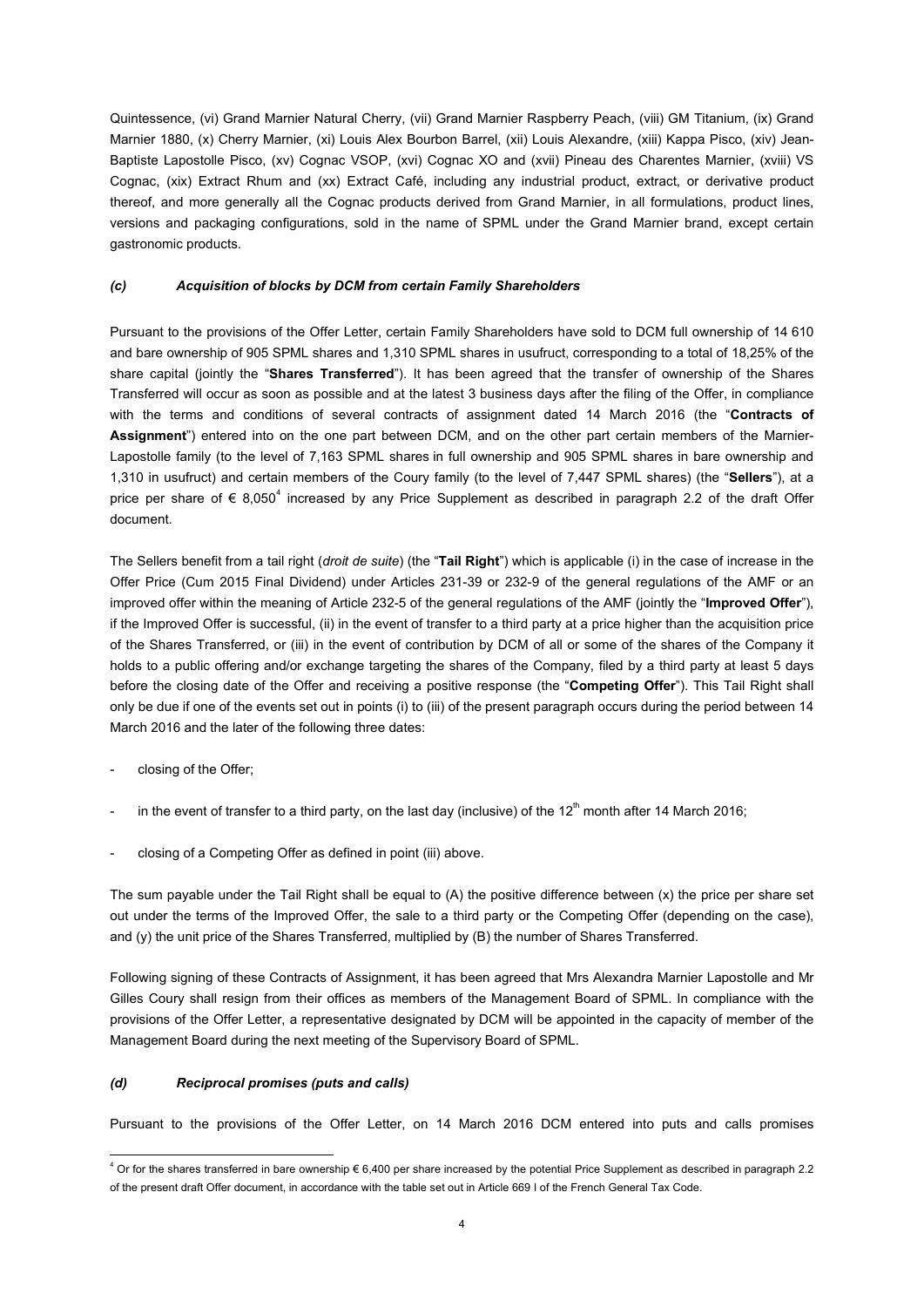(respectively the "**Puts**" and the "**Calls**", and jointly the "**Promises"**) with the other Family Shareholders with the exception of the Sellers (the "**Promising Shareholders**"), relating to all SPML shares held on this date by the said Promising Shareholders, *i.e.* 22,612 shares in full ownership, 1,905 shares in bare ownership, *i.e.* 28.84% of the share capital, 42.20% of the voting rights in the OGM and 45.76% in the EGM (the **"Shares Under Promise**").

Save in the stipulated cases of dispensation to the said Promises, the exercising of the Puts and Calls could take place on the specific dates that have been stipulated for each of them (beginning on 14 March 2016 and ending no later, for the last of them, on 28 February 2023). The Promises will be exercised at a price per share of  $\epsilon$  8,050 corresponding to the Offer Price (Cum 2015 Final Dividend), increased by any Price Supplement as described in paragraph 2.2 of the draft Offer document.

Furthermore, in order to enable DCM to individually hold at least 50.01% of the share capital and voting rights of SPML at the end of the Offer:

- (i) the Promising Shareholders have irrevocably undertaken to convert to bearer shares, if necessary, a sufficient number of Shares under Promise to enable DCM to hold more than 50.01% of the voting rights of SPML, on the day of publication by the AMF of the provisory results of the Offer, and no later than the date of the publication by the AMF of the final results of the Offer;
- (ii) the Offeror could exercise the Sale Promises early, within the limit of the number of Shares under Promise held respectively by each of the Promising Shareholders and strictly necessary to:
	- enable it to reach the threshold of 50.01% of the share capital of SPML;
	- enable it to reach the threshold of 50.01% of the voting rights of SPML, in the event where the number of Shares under Promise to be converted to bearer shares set out in point (i) above does not prove sufficient.

It is specified that any dividend distributed to a Promising Shareholder by SPML after the date of this act shall be deducted from the amount of the Offer Price (Cum 2015 Final Dividend) having to be paid to it on the date of completion of the transfer of ownership of the SPML shares in question.

Subject to the anticipated exercising the Promises, of the cases of free transfers in accordance with the "respiratory" clause set out in the Shareholders' Agreement as described in paragraph 1.1.1.6 of the draft Offer document, the Promising Shareholders have irrevocably undertaken not to transfer the Shares under Promise until a period starting the 14 March 2016 ending no later, for the last of them, on 28 February 2023). It is stated in this respect that certain Shares Under Promise are the subject of a collective lock-up agreement, in compliance with the provisions of Article 885 I bis of the French General Tax Code.

In this respect, the Shares Under Promise, which are the subject of these lock-up agreements, have been placed under escrow, which will be maintained throughout the Offer period (subject to any lifting necessary to the early exercising of the Promises set out in points (i) and (ii) above), and the Reopened Offer where applicable.

#### *(e) Tender offer in cash*

The Promises constitute one of the agreements set out in Article L. 233-9, I 4 of the French Commercial Code, has entailed, owing to the assimilation set out in these provisions, the exceeding by DCM notably of the threshold of 30% of the share capital and voting rights of SPML. Owing to exceeding this threshold, DCM is bound to file an initial public offering targeting the shares of the Company, in compliance with Articles 234-1 and 234-2 of the general regulations of the AMF. DCM has thus undertaken, under the terms of the Offer Letter, to file a draft tender offer on the SPML shares, with the exception of the Shares Under Promise and some Shares Transferred, which are not targeted by the Offer.

The Offer, which was filed by BofA Merrill Lynch, will be undertaken in accordance with the standard procedure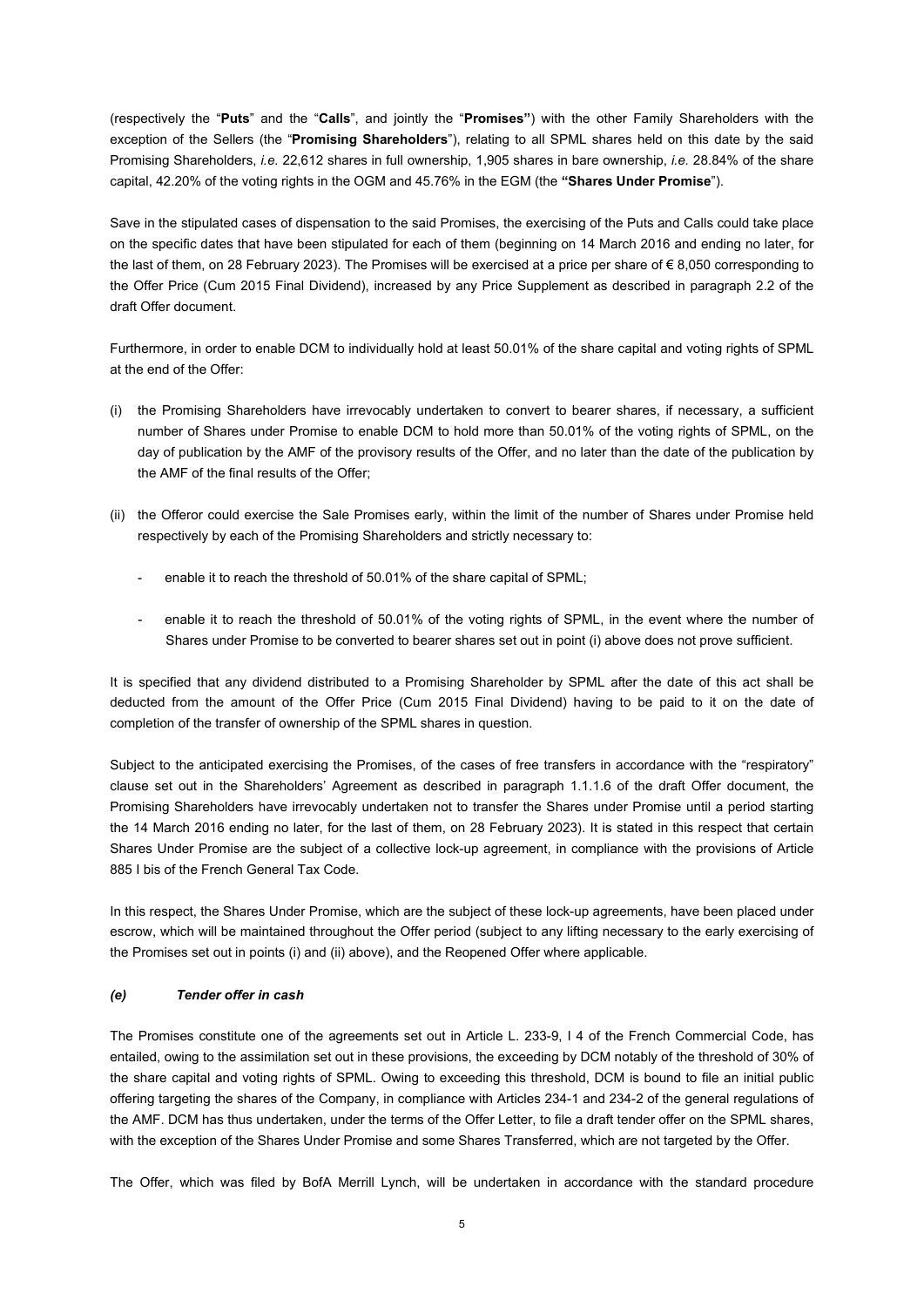(*procédure normale*) and will consequently fall within the provisions of Articles 232-1 and subsequent of the general regulations of the AMF.

Upon closure of the Offer, DCM intends to implement a squeeze-out of the shares not presented for the Offer (except for the Shares Under Promises held by the Promising Sif these represent no more than 5% of the share capital or voting rights of the Company, in compliance with what is indicated in paragraph [1.1.3](#page-8-0) of the draft Offer document (the "**Squeeze-Out**").

# *(f) Shareholders' Agreement*

On 14 March 2016, DCM, SPML and the Promising Shareholders entered into a shareholders' agreement applicable in the event of success of the Offer, governing the new governance of the Company and the transfers of SPML shares (the "**Shareholders' Agreement**"). The Shareholders' Agreement constitutes a concerted action between its parties, within the meaning of Article L. 233-10 I of the French Commercial Code.

*(i) Stipulations relative to the governance of the Company*

So as to ensure the best possible transition linked to the takeover of SPML by DCM, some of the Family Shareholders, present in the share capital for over 150 years, will keep posts within the management of SPML. Thus, in the event of success of the Offer, the composition of the Supervisory Board and that of the Management Board of SPML will be modified in compliance with the provisions set out in the Shareholders' Agreement. This new composition of the Supervisory Board and the Management Board of the Company will be put in place from the date of the publication of results by the AMF indicating that the Offer is successful, and for a period ending in principle on 30 June 2021 (the "**Transitional Period**").

The Shareholders' Agreement principally sets out the following stipulations in respect of the governance of SPML, applicable during the Transitional Period:

- the Supervisory Board shall be composed of 6 to 18 members, of which at least a majority of two thirds of members will be chosen from among the candidates proposed by DCM. Furthermore, during the Transitional Period, and while the Promising Shareholders jointly hold more than 5% of the share capital of the Company, a representative chosen from among the Promising Shareholders shall be a member of the Supervisory Board (under identical conditions of remuneration to those in force for the financial year having ended on 31 December 2014);
- the Management Board of the Company shall be composed of 5 members, including Mr François de Gasperis, Mr Stéphane Marnier Lapostolle, and 3 members appointed from among the candidates proposed by DCM, Mr François de Gasperis or Mr Stéphane Marnier Lapostolle undertaking to resign from their offices as members of the Management Board on the date on which they jointly hold less than [5](#page-5-0)% of the shares in the Company<sup>5</sup>. Furthermore, during the Transitional Period and while he has the capacity of member of the Management Board, Mr François de Gasperis, current Chairman of the Management Board of the Company, shall keep his office (without prevailing vote). Certain important decisions of the Management Board $^6$  $^6$ , and the regulated agreements

<span id="page-5-0"></span><sup>&</sup>lt;sup>5</sup> In the event where Mr François de Gasperis or Mr Stéphane Marnier Lapostolle resigns or ceases his office for any reason, the number of members of the Management Board may be reduced accordingly by the Supervisory Board.<br><sup>6</sup> The decisions submitted for the prior approval of the Supervisory Board are approval of the business plan and the consolidated annual

<span id="page-5-1"></span>of SPML, and any significant operation not presented in the budget; any acquisition, assignment or contribution of assets (or tie-in or partnership of equivalent effect), by SPML or one of its subsidiaries, of a unit value of over € 500,000; any decision relative to the conclusion, renewal, termination or modification of the contracts for distribution of the SPML products; any planned investment by SPML or one of its subsidiaries (or acquisition or creation of subsidiaries by SPML or one of its subsidiaries constituting an investment), of a unit amount of over € 500,000 (in company value); any financing or refinancing operation by SPML or one of its subsidiaries of a unit amount of over € 500,000; any proposed operation on the capital without preferential subscription rights of SPML or one of its subsidiaries; any proposed modification to the articles of association of SPML or one of its principal subsidiaries; any proposed merger, demerger, contribution of all or most of the assets of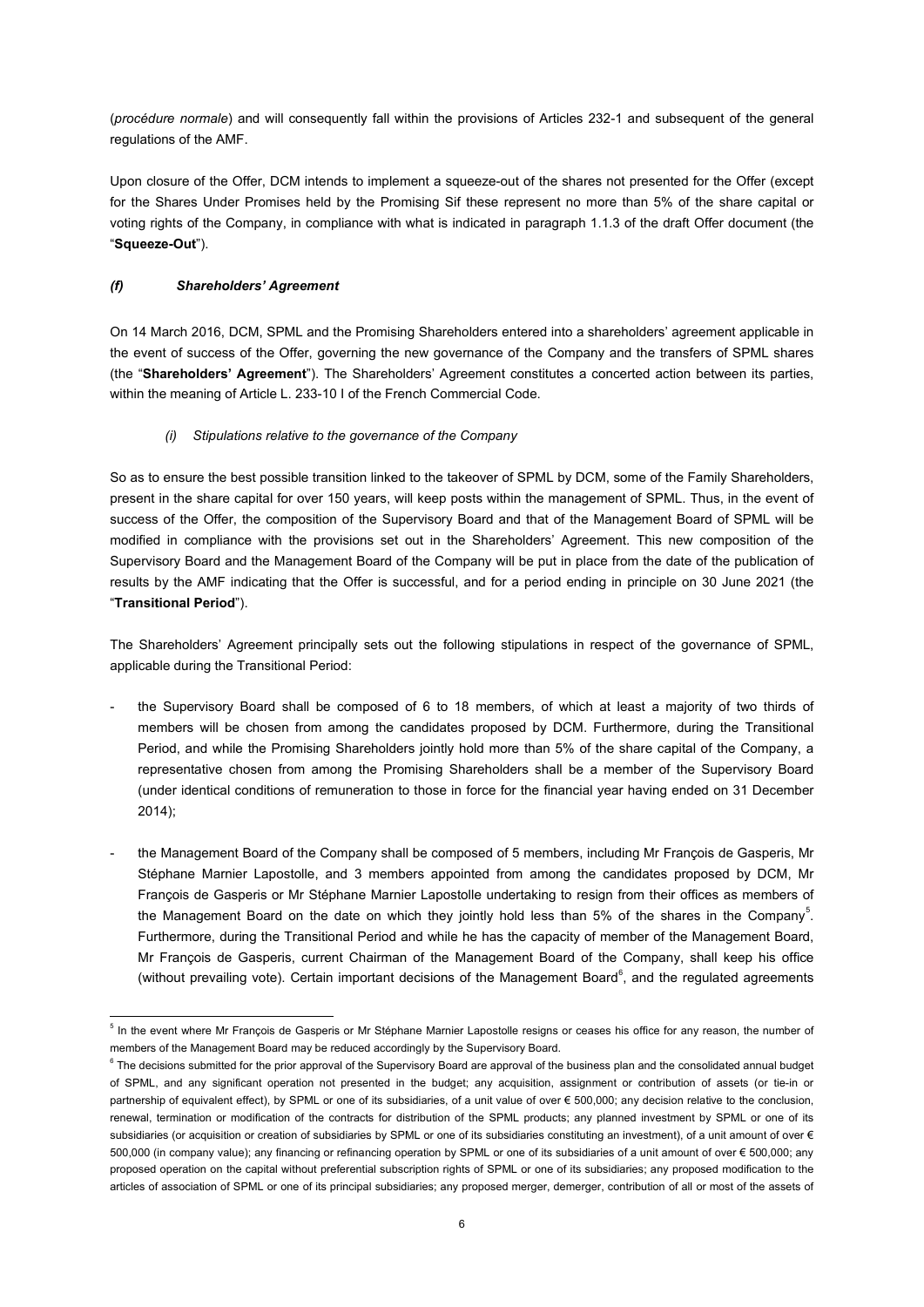set out in Article L. 225-86 of the French Commercial Code<sup>[7](#page-6-0)</sup>, must be submitted for the prior approval of the Supervisory Board;

Mr Stéphane Marnier Lapostolle will keep his office of Managing Director of the Company. Furthermore, a member of the Management Board chosen from among the candidates proposed by DCM shall be appointed in the capacity of Managing Director from the start of the Transitional Period, with the mission of managing the application of the Distribution Contract and identifying and implementing the decisions necessary to create synergies between DCM and SPML;

- Mr François de Gasperis and Mr Stéphane Marnier Lapostolle will continue to receive from the Company the same remunerations as those received for the financial year ended the 31 December 2014 (presented in the report on remunerations for the shareholders general meeting of the 23 June 2015);
- each of the Promising Shareholders has undertaken to vote at the General Meetings of Shareholders of the Company in favour of the draft resolutions approved by the Management Board (or, where applicable, by the Supervisory Board), and against any draft resolution that has not been approved by the Management Board (or, where applicable, the Supervisory Board)<sup>[8](#page-6-1)</sup>, except with the express prior agreement of DCM;

The parties to the Shareholders' Agreement have also agreed to withdraw the obligation to deduct an initial dividend equal to 6% of the distributable earnings, currently set out in Article 22 of the articles of association of SPML.

*(ii) Stipulations relative to transfers of SPML shares*

Each of the Promising Shareholders irrevocably undertakes to DCM not to transfer any of its SPML shares until 1<sup>st</sup> October 2021 (the "**Lock-up Period**"), with the exception of cases of early exercising of the Promises, certain free transfers (transfers to the benefit of DCM, notably in connection with the exercising of the Promises, transfer within the framework of any asset operation to the benefit of any company controlled either by the said Promising Shareholder or by his ascendants and/or descendants and/or his spouse, transfer by a Promising Shareholder to his spouse or his direct line descendants or ascendants, by inheritance or gift, or exercising by a Promising Shareholder of a "relief clause" pursuant to which the Promising Shareholders may partially exercise the Purchase Promises early to the level of 6% of the share capital of the Company.

*(iii) Other specific stipulations* 

The Promising Shareholders have undertaken, if they are present or represented, to vote, and to ensure that their representatives are present and vote, in favour of all resolutions necessary to implement the Shareholders' Agreement, in all organs of the Company and/or its subsidiaries in which they are authorised to directly or indirectly participate.

<sup>-</sup>SPML or one of its subsidiaries; development or acquisition of a company present in a business sector different to those in which SPML participates; the SPML dividend policy; conclusion by SPML of agreements with affiliated parties (shareholders and directors); any conclusion of an agreement entailing or that could entail a conflict of interest between a member of the Management Board or the Supervisory Board on the one hand, and the company on the other hand, within the meaning of Articles L. 225-86 and subsequent of the French Commercial Code; any significant modification in the governance and/or organisational structure of the group, including the distribution of tasks within the Management Board; any general remuneration policy within the group and any remuneration of the members of the Management Board; any off-balance sheet commitment of the company exceeding the amounts fixed by the Supervisory Board.<br><sup>7</sup> The Promising Shareholders members of the Supervisory Board undertake to approve the agreements submitted to them in com

<span id="page-6-0"></span>the procedure set out in Article L. 225-86 of the French Commercial Code, where applicable after opinion of the statutory auditors on the agreements proposed, providing their terms and conditions comply with the corporate interest of SPML.

<span id="page-6-1"></span> $8$  Each of the Promising Shareholders undertakes not to request the recording of a point or a draft resolution on the agenda of a General Meeting of Shareholders of the Company without the prior agreement of DCM.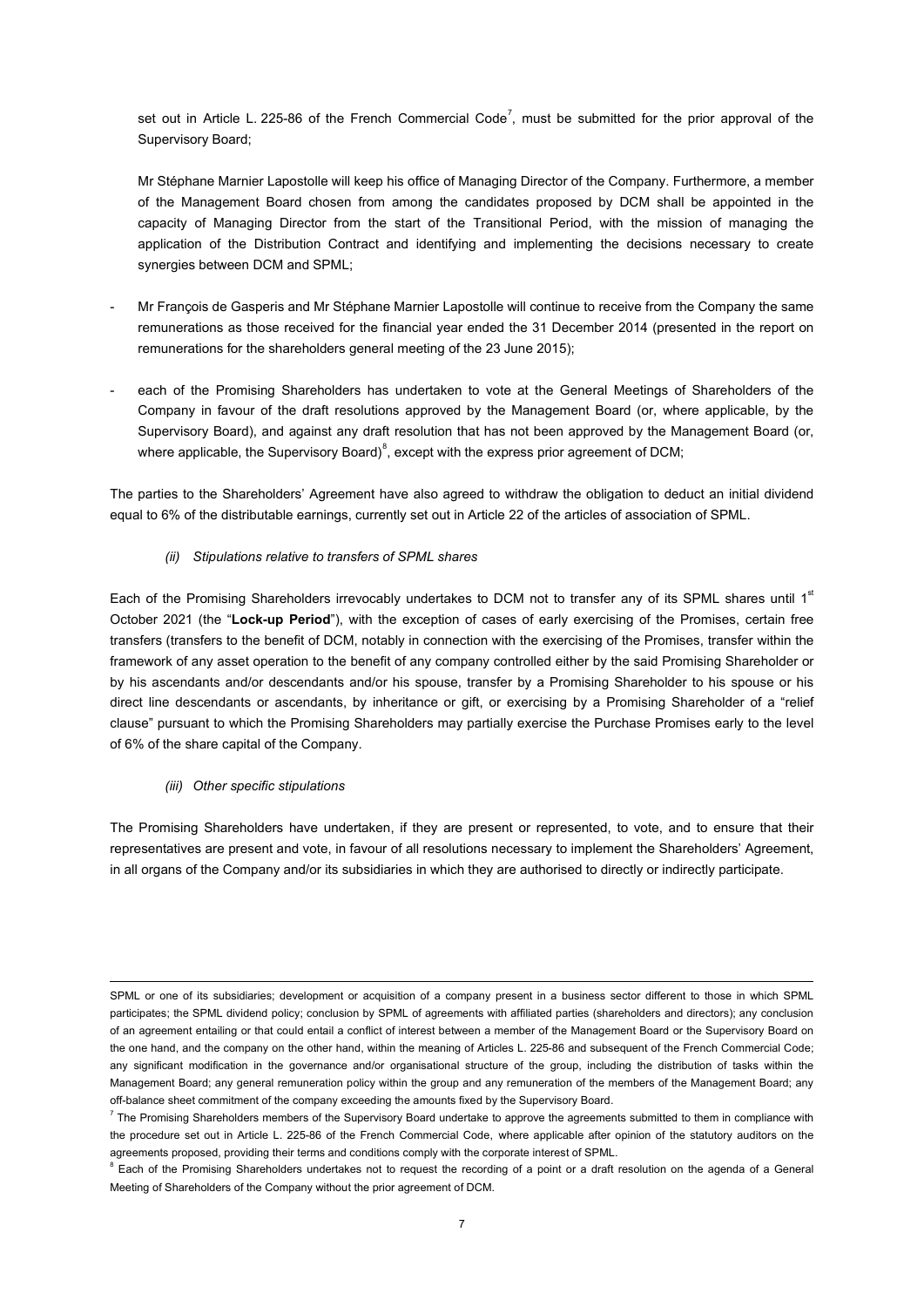The Shareholders' Agreement also provides specific sanctions in the event of breach of its provisions by one of the parties:

- (i) in the event of breach by one of the Promising Shareholders of any of its essential obligations under the Shareholders' Agreement or the articles of association of SPML, which has not been remedied within a period of 30 days from sending formal document, DCM may exercise early the Sales Promise granted to it by the Promising Shareholder at fault. The following are considered as breaches of an essential obligation:
	- any transfer of SPML shares in breach of the stipulations of the Shareholders' Agreement or the articles of association of SPML;
	- any breach by a Promising Shareholder of any of its commitments to vote in the General Meeting under the Shareholders' Agreement; or
	- any breach by a Promising Shareholder of its obligations with regard to governance of the Company set out in the Shareholders' Agreement.
- (ii) in the event of breach by DCM of any of its essential obligations under the Shareholders' Agreement or the articles of association of SPML which has not been remedied within a period of 30 days from sending formal document, all Promising Shareholders may exercise early the Purchase Promise granted to them by DCM. Any breach by DCM of any of its obligations with regard to the governance of the Company set out by the Shareholders' Agreement is notably considered as a breach of an essential obligation.

The Shareholders' Agreement furthermore stipulates keeping a policy of distribution of dividends of the Company in compliance with that practised over the last 7 years.

## **1.2 Intentions of the Offeror for the next 12 months**

#### *(a) Continuation of the activity of the Company – expected synergies*

The transaction should generate significant cost synergies, principally linked to the use by SPML of the DCM distribution network, and to the geographical proximity of the two companies (present in the United States and Europe), and to the complementary product portfolios. These synergies should mainly derive from savings in supply costs, and a pooling of communication, promotion and marketing costs. These synergies are presumed to be in line with the recent transactions made in the spirits sector.

The management of DCM is perfectly capable of successfully conducting the integration of SPML and the effective implementation of the synergies owing to its experience and its competencies, recently demonstrated within the framework of the acquisition of Appleton Rum.

## *(b) Orientation with regard to employment*

The Offer falls within a policy for development of the activities of SPML, in France and the world over. Consequently, DCM intends to protect the working tool of SPML and all companies of its group. Based on the information currently available to DCM, no major restructuring, no major change in operational organisation, and no closure of site operated by SPML or one of its subsidiaries is planned by DCM on the date of filing the draft Offer document.

DCM constructively and continuously dialogues with all its employees and intends to continue this dialogue with the employees of SPML. The representatives of DCM will be available to the central works council of SPML which may wish to talk to them within the framework of the study and analysis of this Offer. The draft Offer document was sent to the central works council of SPML on the date of its filing with the AMF. Furthermore, a copy of the offer document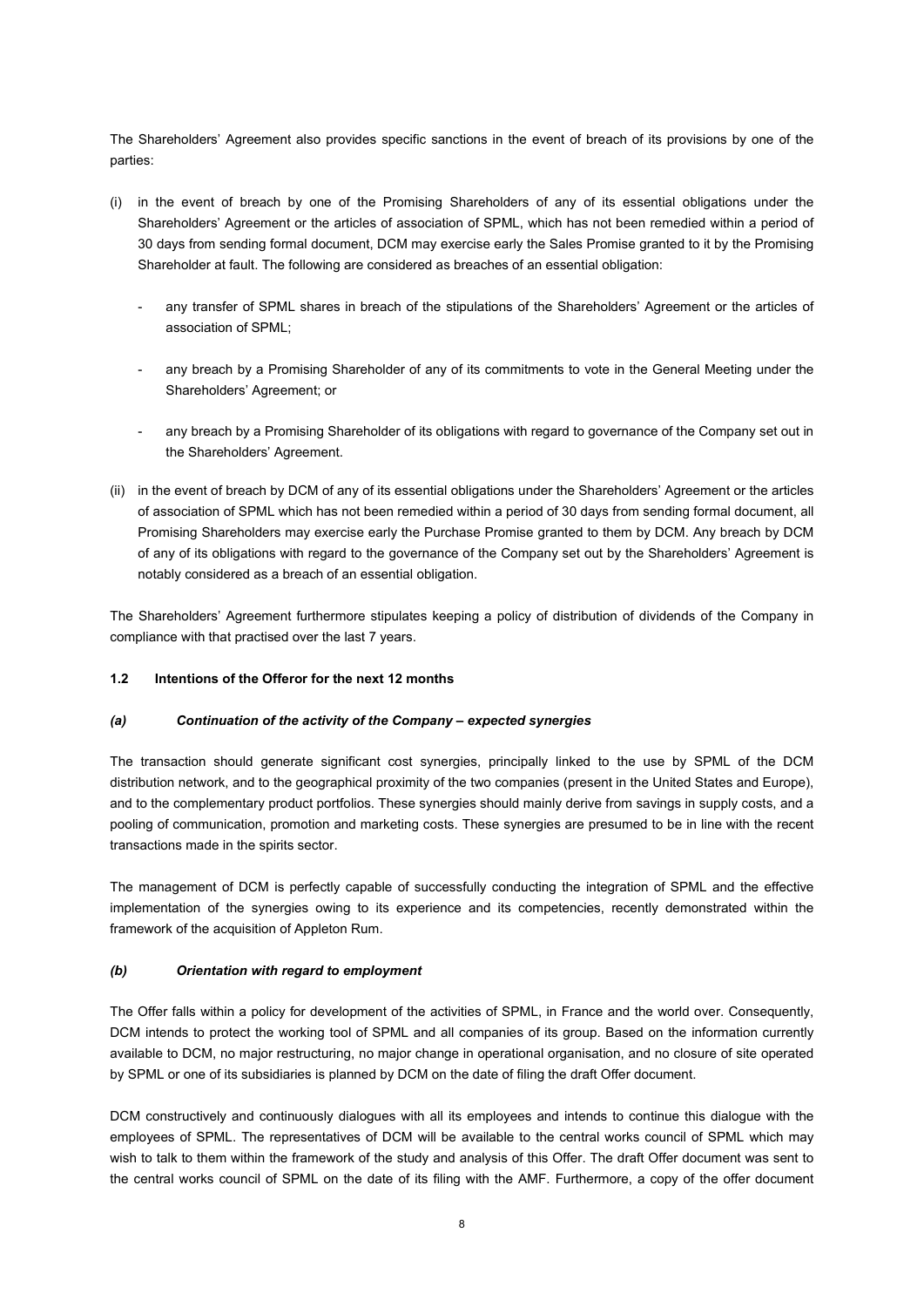approved by the AMF will be sent to the central works council of SPML no later than the third day following publication of the Offer document approved by the AMF.

# *(c) Interests for the Company*

DCM has demonstrated a long experience in the acquisition and integration of independent brands specialised in topof-the-range spirits (*e.g.* Aperol and Wild Turkey) by successfully contributing to their development, without ever compromising their prestigious tradition. DCM is perfectly placed to defend the heritage of the SPML spirits and contribute to the growth in the United States and Europe of its iconic brands, which ideally complete its product portfolio and will benefit from all the support of DCM and its distribution platform.

# *(d) Interests for the Shareholders of the Company*

The Offer gives the possibility for the minority shareholders of SPML to benefit from immediate liquidity of their shares at the Offer Price of € 8,050 (Cum 2015 Final Dividend), increased by any Price Supplement as described in paragraph [2.2](#page-10-0) of the draft Offer document. It constitutes a real opportunity given the low level of liquidity of the share.

In addition, the Offer Price of € 8,050 (Cum 2015 Final Dividend) shows a premium of 60.4% in comparison to the price of the SPML share at the closure of the last stock market session of 11 March 2016, before suspension of the price on 14 March 2016 before opening of the stock market, on the understanding that the Offer Price (Cum 2015 Final Dividend) and a premium of 126.4% in relation to the lowest price achieved by the SPML share during the last 24 months and 52.9% in relation to the highest price achieved over the last 24 months.

# *(e) Merger – Legal reorganisation*

On the date of the draft Offer document, no merger was planned between the Company and the Offeror. DCM has no specific plan for legal reorganisation of SPML.

# *(f) Dividend distribution policy*

Notwithstanding the planned modification to Article 22 of the articles of association relative to the first dividend, as mentioned in paragraph 1.1.1.6 of the draft Offer document, the Shareholders' Agreement stipulates keeping a policy of distribution of dividends of the Company in compliance with that practised over the last 7 years.

## <span id="page-8-0"></span>**1.3 Squeeze-Out and delisting from Euronext Paris**

## *(a) Squeeze Out*

In accordance with Articles 237-14 *et seq.* of the general regulations of the AMF, in the event where the minority shareholders do not hold, upon closure of the Offer (where applicable the Reopened Offer in compliance with Article 232-4 of the general regulations of the AMF), more than 5% of the share capital or voting rights, the Offeror intends to implement the Squeeze-Out at the end of the Offer within a period of three months from the closing of the Reopened Offer. The shares not tendered to the Offer, except for the Shares Under Promises held by the Promising Shareholders acting in concert with DCM, will be transferred to the Offeror in exchange for payment of compensation equal to the Offer Price (Cum 2015 Final Dividend), increased by any Price Supplement under the terms and conditions set out in paragrap[h 2.2](#page-10-0) of the draft Offer document.

Pursuant to the provisions of Article 261-1 I 1, 2, 4 and II of the general regulations of the AMF, the Supervisory Board of the Company, in a decision adopted the 14 March 2016, on an unanimous basis, appointed the firm Finexsi, represented by Messieurs Olivier Peronnet and Christophe Lambert, as independent financial expert in charge of certifying the fairness of the Offer Price (Cum 2015 Final Dividend) and its acceptability with regard to the Squeeze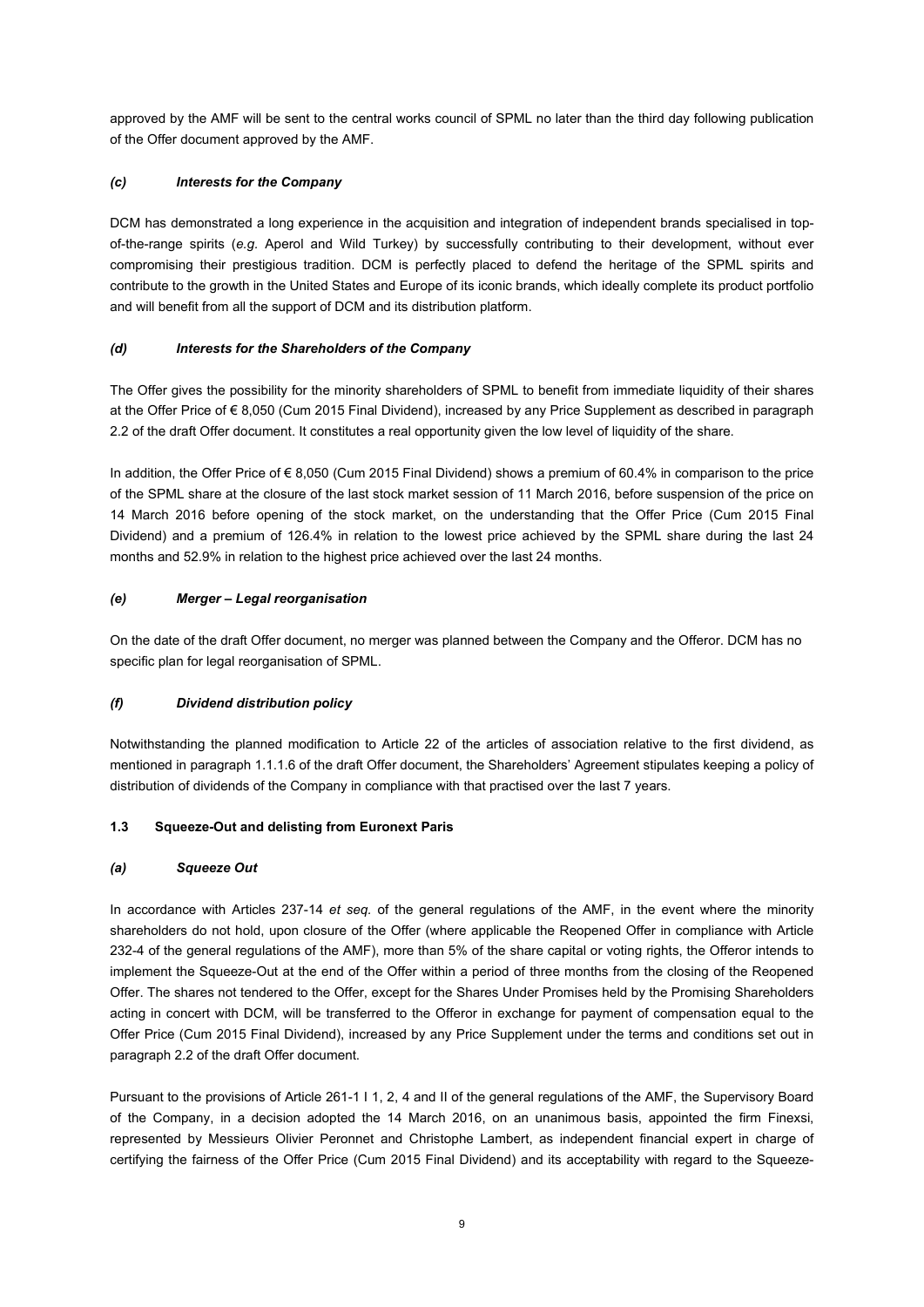Out. The report of the independent expert will be presented in its entirety in the draft response document of the Company.

A document informing the public of the Squeeze-Out will be published by the Offeror in a journal of legal announcements ("*journal d'annonces légales*", department 75). The amount of the compensation will be paid to a frozen account opened for this purpose with a custody account holder designated in the capacity of centralising agent of the Squeeze-Out compensation operations.

Euroclear France will close the trading code of the SPML shares and the accounts of the affiliates. Euroclear France will issue these affiliates with the statements of balance of their account in SPML shares. The custody account holder, after delivery of the statements of Euroclear France, will credit the depository account holding establishments with the amount of the compensation, which must in turn credit the accounts of the holders of the SPML shares.

The SPML shares will be withdrawn from the regulated Euronext Paris market on the date, fixed by the AMF, on which the Squeeze-Out will be implemented.

In compliance with Article 237-6 of the general regulations of the AMF, the unallocated funds corresponding to the compensation whereby the beneficial owners have remained unknown, will be kept by the custody account holder for a 10 year-period from the date of implementation of the Squeeze-Out, and then, at the end of this period, paid to the *Caisse des Dépôts et Consignations*. The *Caisse des Dépôts et Consignations* will keep the said funds available to their beneficial owners, subject to the thirty-year time limitation period to the benefit of the State.

The additional compensation corresponding to any Price Supplement will be paid to the shareholders of SPML in accordance with the terms set out in paragraph 2.2 of the draft Offer document.

#### *(b) Buyout tender offer (offre publique de retrait)*

In the event where the Squeeze-Out cannot be implemented under the conditions set out above, the Offeror reserves the right, if it later comes to hold, directly or indirectly, in concert, at least 95% of the voting rights of the Company, to file with the AMF a draft buyout tender offer (*projet d'offre publique de retrait*) followed, in the event where the minority shareholders do not hold more than 5% of the share capital or voting rights at the end of this, by a squeeze-out procedure targeting the shares of the Company, under the conditions of Articles 236-1 and subsequent and 237-1 and subsequent of the general regulations of the AMF.

## *(c) Delisting of the shares of the Company from Euronext Paris*

In the event where the Squeeze-Out is not implemented, the Offeror reserves the right to request, on behalf of the Company, the delisting of SPML shares from the regulated market should the conditions set out in the stock market rules adopted by Euronext Paris (Article P 1.4.2 of the non-harmonised rules of Euronext Paris) be met.

#### **1.4 Agreements that may have a significant impact on the assessment of the Offer or its outcome**

On the date of the draft Offer document, and with the exception of the agreements mentioned in paragraph [1.1.1](#page-2-1) of the draft Offer document, DCM is not party to any agreement that may have a significant impact on the assessment of the Offer or on its outcome, and has no knowledge of any agreement of this type.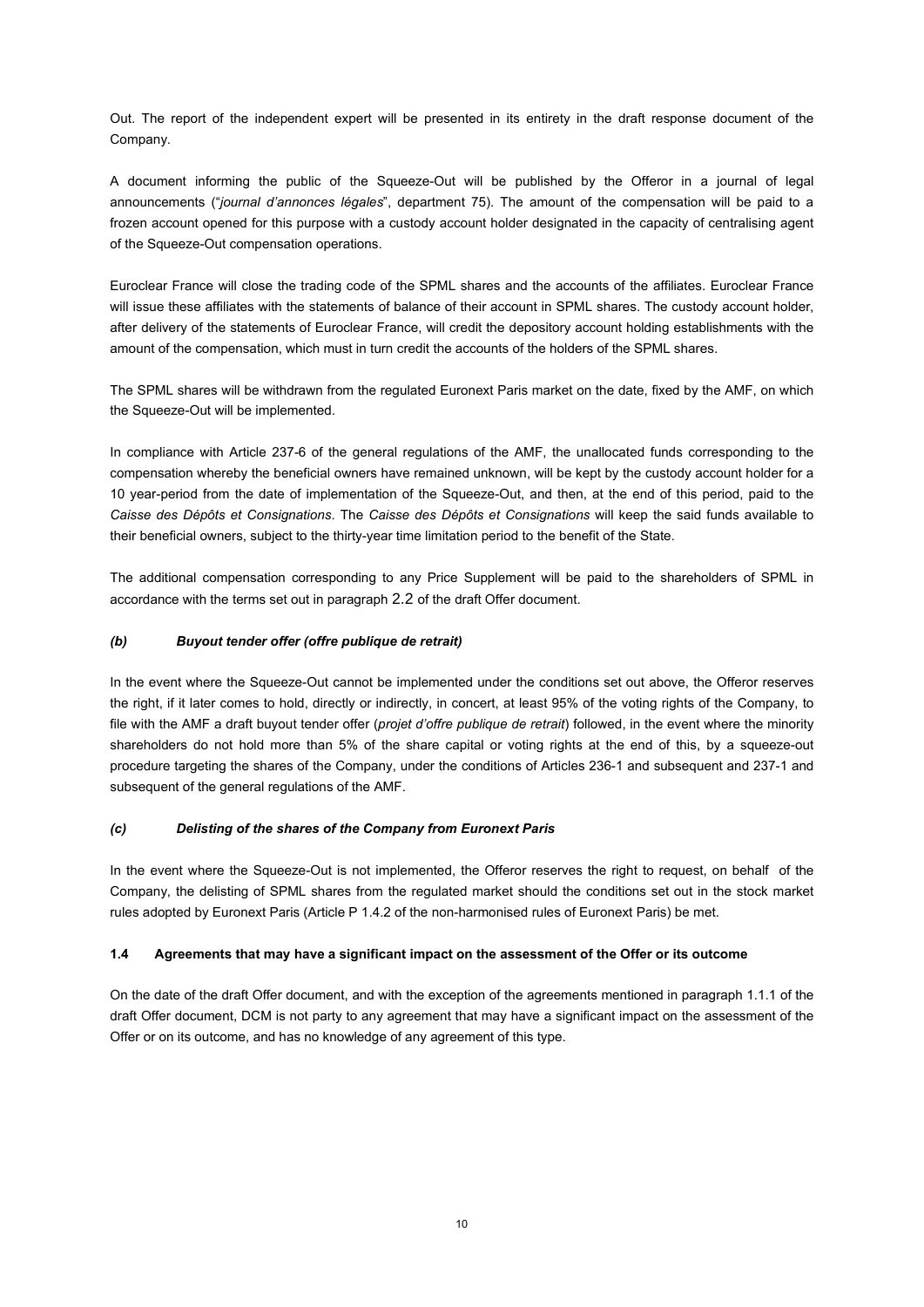#### **2. TERMS AND CHARACTERISTICS OF THE OFFER**

#### **2.1. Terms of the Offer**

Pursuant to the provisions of Article 231-13 of the general regulations of the AMF, and under the terms of a letter of filing dated 15 March 2016, BofA Merrill Lynch, acting on behalf of DCM, filed this Offer with the AMF in accordance with the standard procedure (*procedure normale*). This Offer targets all SPML shares other than the Shares Transferred to the Offeror pursuant to the Contracts of Assignment or held by the persons acting in concert with it, as indicated in paragraph 2.3 of the draft Offer document, *i.e.* 44,968 SPML shares.

Consequently, the Offeror irrevocably undertakes to the SPML shareholders that it will acquire all SPML shares that are presented to it in connection with the Offer for a period of 25 trading days, at the Offer Price fixed at  $\in$  8,050 (Cum 2015 Final Dividend), payable exclusively in cash, together with any Price Supplement.

In the event where SPML undertakes, between the date of filing the Offer firstly and settlement-delivery of the Offer, the Reopened Offer, or the completion of the Squeeze-Out secondly, the detachment or payment of a dividend, an interim dividend, the payment of a final dividend or any other distribution of assets (which is not planned), the Offer Price (Cum 2015 Final Dividend) and the compensation due, where applicable, in connection with the Squeeze-Out shall be reduced by the amount distributed and/or paid for each SPML share. In this respect, in the event of distribution of the 2015 Final Dividend before settlement-delivery of the Offer, the Reopened Offer or completion of the Squeeze-Out, the amount paid for the 2015 Final Dividend will reduce the Offer Price and the compensation due, where applicable, in connection with the Squeeze-Out, depending on the case. It is however specified, if necessary, that the interim dividend of € 50 for the 2015 financial year, submitted for payment on 25 January 2016 by SPML, being prior to filing of the Offer, will not modify the Offer Price and the compensation due, where applicable, within the framework of the Squeeze-Out. It is also specified that the detachment or payment of a dividend, an interim dividend, the balance of a dividend or any other distribution of assets by the Company shall not affect the amount due by DCM under the Price Supplement.

BofA Merrill Lynch, as presenting bank the Offer, guarantees, in compliance with Article 231-13 of the general regulations of the AMF, the content and the irrevocable nature of the undertakings made by DCM in connection with the Offer. This guarantee does not apply to any Price Supplement, payable under the conditions described in paragraph 2.2 of the draft Offer document.

## <span id="page-10-0"></span>**2.2 Price Supplement**

#### *(a) Conditions of the Price Supplement*

The Offeror undertakes to pay, within the framework of the Offer, a price supplement due in the scenario of the conclusion of the sale of the property asset, the villa "Les Cèdres", located in Saint Jean Cap Ferrat (France), or the assignment of all the share capital in a company whereby the property asset is the only asset (the "Property Asset"), no later than 30 June 2021 (the "Price Supplement").

The Price Supplement, if any, shall be paid to the Assignors, the Promising Shareholders, and the shareholders contributing their SPML shares within the framework of the Offer or transferring them within the framework of the Squeeze-Out. The amount of the Price Supplement, if any, due to the shareholders of the Company having contributed their SPML shares to the Offer shall thus be equal to the amount of the Price Supplement due to the Assignors and the Promising Shareholders.

In this respect, under the terms of a protocol concluded on 14th march, 2016, a steering committee (the "Steering Committee") has been conferred with the mission of initiating and conducting the operation for the disposal of the Property Asset, in close collaboration with the Management Board of SPML. It will be composed at any time of five voting members, one of whom shall be appointed chairman and of a representative of DCM in an advisory role. The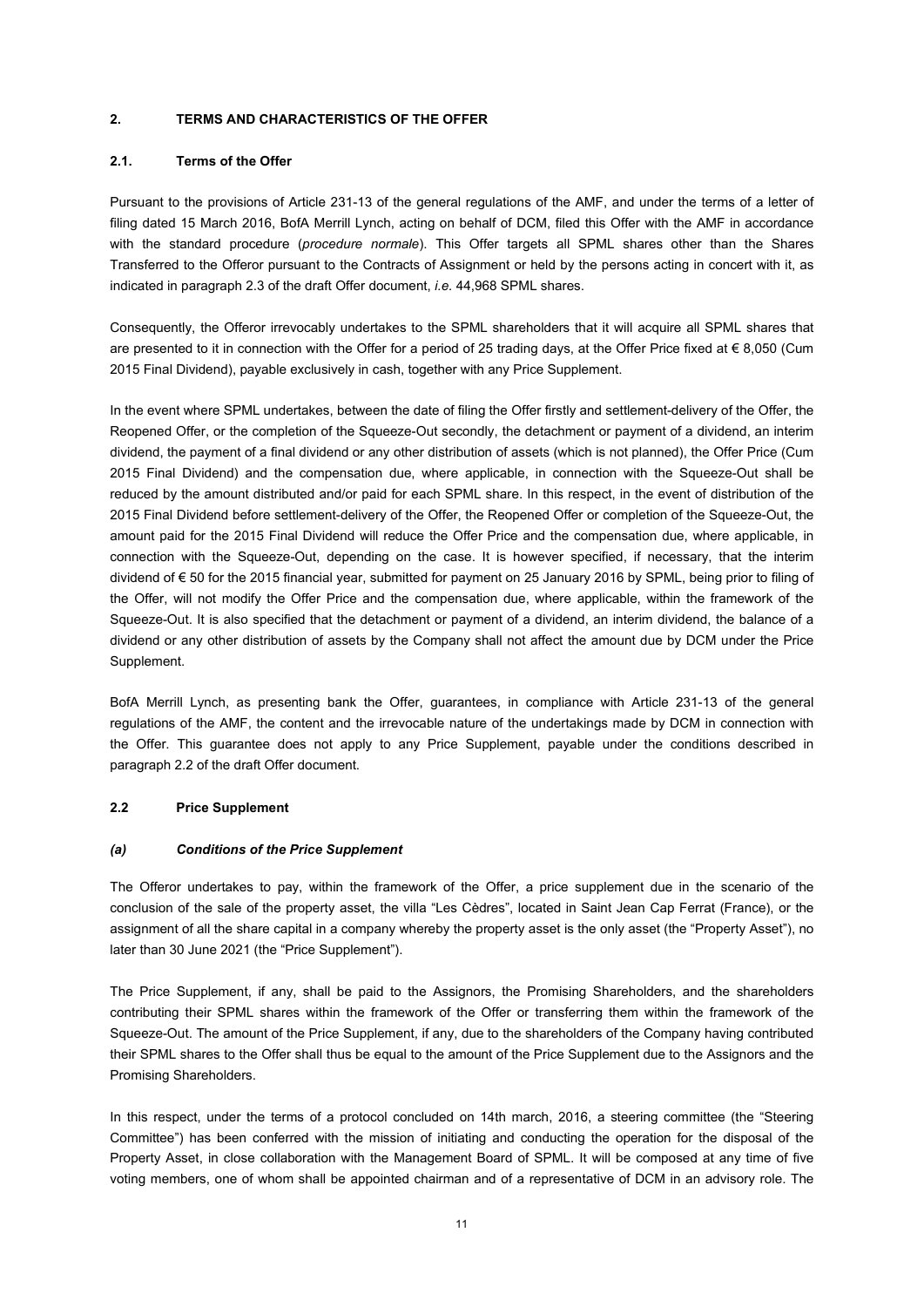first voting members will be Mr François de Gasperis, Mr Stéphane Marnier Lapostolle, Mrs Alexandra Marnier Lapostolle, Mrs Antoinette Coury and Mr Gilles Coury. The first chairman of the Steering Committee will be appointed at its first meeting. The Steering Committee will have the mission, acting in the best interests of the Company and in the best interest of the shareholders of the Company and of the beneficiaries of the Price Supplement, of initiating and conducting the operation for the disposal of the Property Asset by SPML, with the objective of selling at the highest price and at the earliest possible time as long as it is compatible with the request of the highest possible price (and in any case no later than 30th June, 2021), and of giving its prior agreement to any decision to accept or refuse an offer relative to the Property Asset. As part of its mission, the Steering Committee will be entitled to select one or two professionals of international reputation in order to undertake the disposal of the Property Asset.

In this regard, SPML has committed to enter into an irrevocable mandate to dispose the Property Asset approved by the Steering Committee. More generally, SPML and DCM have committed to accomplish any act needed and DCM has committed in advance for any resolution of the corporate bodies of SPML needed and to accomplish any act by SPML, approved by the Steering Committee in order to carry out the disposal of the Property on the basis of a Net Price, at least equal to the Floor Value (as such terms are defined in the paragraph 2.2.2 of the draft Offer document) which will have been accepted by the Steering Committee.

The Net Price (as such term is defined in the paragraph 2.2.2. of the draft Offer document) will be placed under escrow between the date of receipt of the funds by SPML and the transfer to the account of Credit Agricole Corporate and Investment Bank (or any other entity of its group) (the "**Centralising Agent**") responsible for making payment of the Price Supplement in accordance with the terms mentioned in paragraph 2.2.3 of the draft Offer document.

## *(b) Determination of the amount of the Price Supplement*

The Price Supplement shall be equal to the difference between (A) the price, net of all intermediary costs (real estate agency or auction company) and of the amount of the corporate tax calculated on the basis of the selling price excluding all the intermediary costs of the Property Asset (the "**Net Price**" and (B) € 80 million (the "**Floor Value**"), with the difference between the values A and B being divided by the total number of shares composing the share capital of SPML on the date of filing the draft Offer (*i.e.* being 85,000 shares).

In the event of a disagreement on the calculation of the Net Price, the Net Price will be calculated by any independent recognized expert which shall be chosen by mutual agreement between DCM, SPML and the Family Shareholders or, failing that, by the President of the Paris Commercial Court ruling in summary proceedings and without any possible recourse upon request of the most diligent party, as a common representative acting under article 1592 of the French civil Code (or his substitute designed in the same conditions in the event of a failure), based on the sale price contained in the deeds of transfer of the Property Asset, without the possibility for the expert to evaluate or modify the selling price of the Property Asset.

The amount of the Price Supplement will consequently be determined in accordance with the following formula:

```
Price Supplement = (Pnet-Vp)/n
```
where

*"Pnet"* refers to the Net Price

"*Vp*" refers to the Floor Value

"*n*" refers to the total number of shares composing the share capital of SPML on the date of filing the draft Offer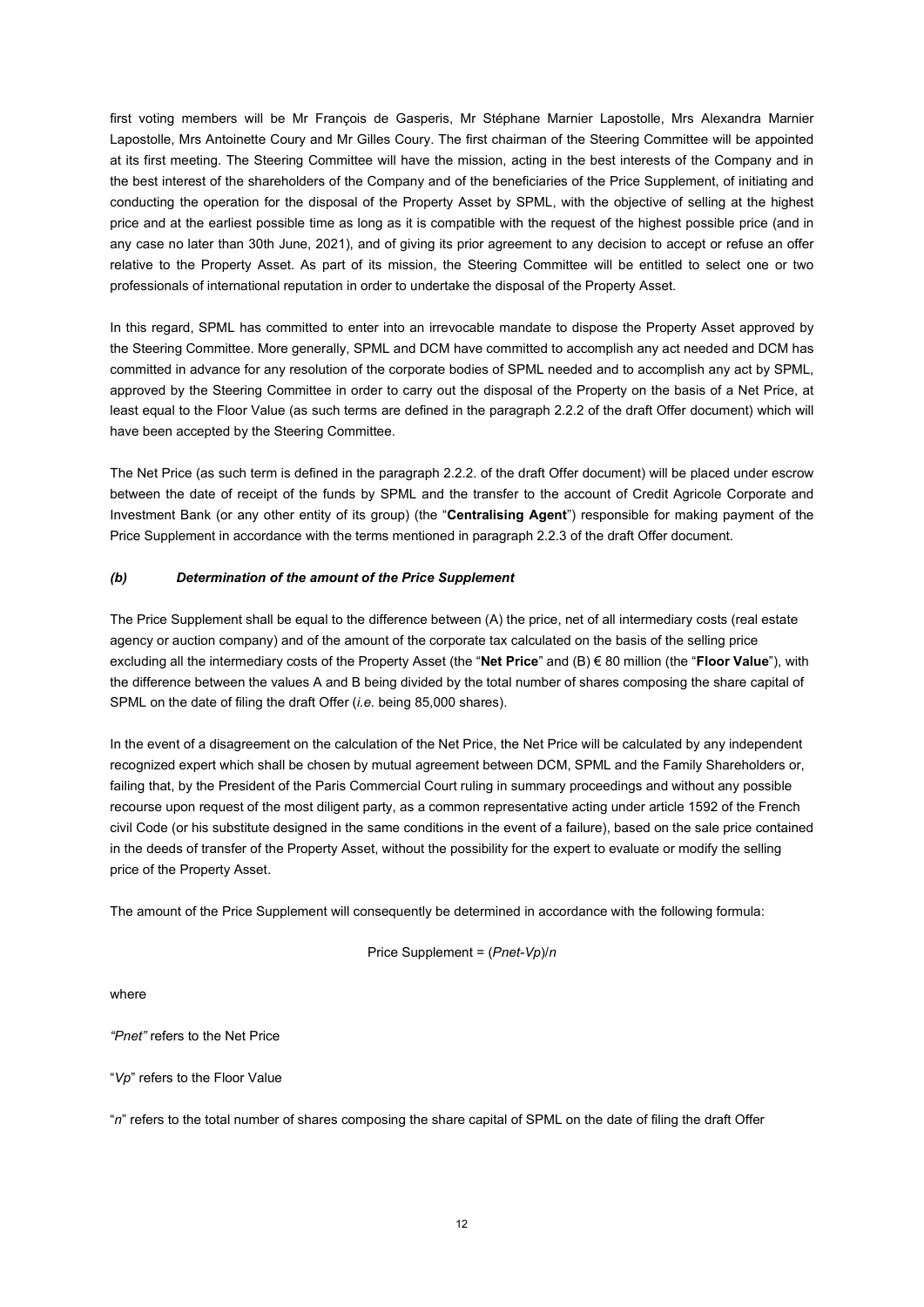#### *(c) Payment of the Price Supplement*

The Price Supplement shall be paid, for the shareholders having tendered their SPML shares to the Offer or to the Reopened Offer (as defined in paragraph 2.4.4 of the present Offer document), or for the shareholders whose SPML shares have been transferred in connection with the Squeeze-Out, following receipt of the funds resulting from the transfer of the Property Asset. Only the shareholders of the Company having tendered their shares to the Offer or the Reopened Offer (and, where applicable, the shareholders compensated within the framework of the Squeeze-Out) will be entitled to any Price Supplement (the "Price Supplement Right"). Conversely, shareholders not having tendered their shares to the Offer or the Reopened Offer will not be entitled to any Price Supplement (save in the case of implementation of the Squeeze-Out). Each Price Supplement Entitlement will make it possible to obtain payment of the Price Supplement calculated in accordance with the formula presented in paragraph 2.2.2 of the draft Offer document. The Price Supplement Right, which shall not be transferable, will be materialised by a financial security (the "Financial Security") which will be admitted for transactions on Euroclear France.

In view of the results of the Offer, the Centralising Agent will create as many Financial Securities as SPML shares tendered to the Offer, will have them admitted for transactions on Euroclear France, and will deliver them to Euronext Paris which, in turn, will deliver them to the financial brokers having tendered SPML shares to the Offer on behalf of their clients. The financial brokers will record the Financial Securities in the share accounts of their clients at the same time as they pay them the Offer Price for each SPML share tendered.

Where applicable, in view of the results of the Reopened Offer, the same process shall apply.

In the event of implementation of the Squeeze-Out, the Centralising Agent, acting as custody account keeper responsible for the compensation procedure, shall create as many Financial Securities as SPML shares to be compensated, shall have them admitted for transactions on Euroclear France, and shall deliver them to the financial brokers in question. The financial brokers will record the Financial Securities in the share accounts of their clients at the same time as they pay them the Offer Price for each SPML share tendered.

Within 30 business days from the date of receipt of the funds resulting from the transfer of the Property Asset, the Offeror shall inform the beneficiaries of the Financial Securities (i.e. (i) the shareholders of the Company having tendered their SPML shares to the Offer or the Reopened Offer, and, where applicable, those whose SPML shares have been transferred within the framework of the Squeeze-Out, or (ii) their legal beneficiaries) thereof by means of a financial document.

The Centralising Agent, acting on behalf of the Offeror, shall pay, on the payment date mentioned in the financial document, the amount of the Price Supplement to the custody account keepers of the beneficiaries of the Financial Securities, in compliance with the terms to be described in a circular sent by the Centralising Agent to the financial brokers via Euroclear France.

The Centralising Agent shall keep the unallocated funds and shall keep them available to the beneficiaries of the Financial Securities and their legal beneficiaries for a period of ten years following the payment date mentioned in the financial document, then will pay them to the Caisse des Dépôts et Consignations, which will keep them for a period of twenty years. These funds will not accrue interest.

## **3. TERMS AND CHARACTERISTICS OF THE OFFER**

The draft Offer document was filed with the AMF on 15 March 2016 by BofA Merrill Lynch, as presenting bank. It was published on the websites of the AMF [\(www.amf-france.org\)](http://www.amf-france.org/) and DCM [\(www.camparigroup.com\)](http://www.camparigroup.com/) and can be obtained free of charge from BofA Merrill Lynch and DCM pursuant to Article 231-16 of the general regulations of the AMF. A press release relative to the terms of the draft Offer was published by the Offeror on 15 March 2016.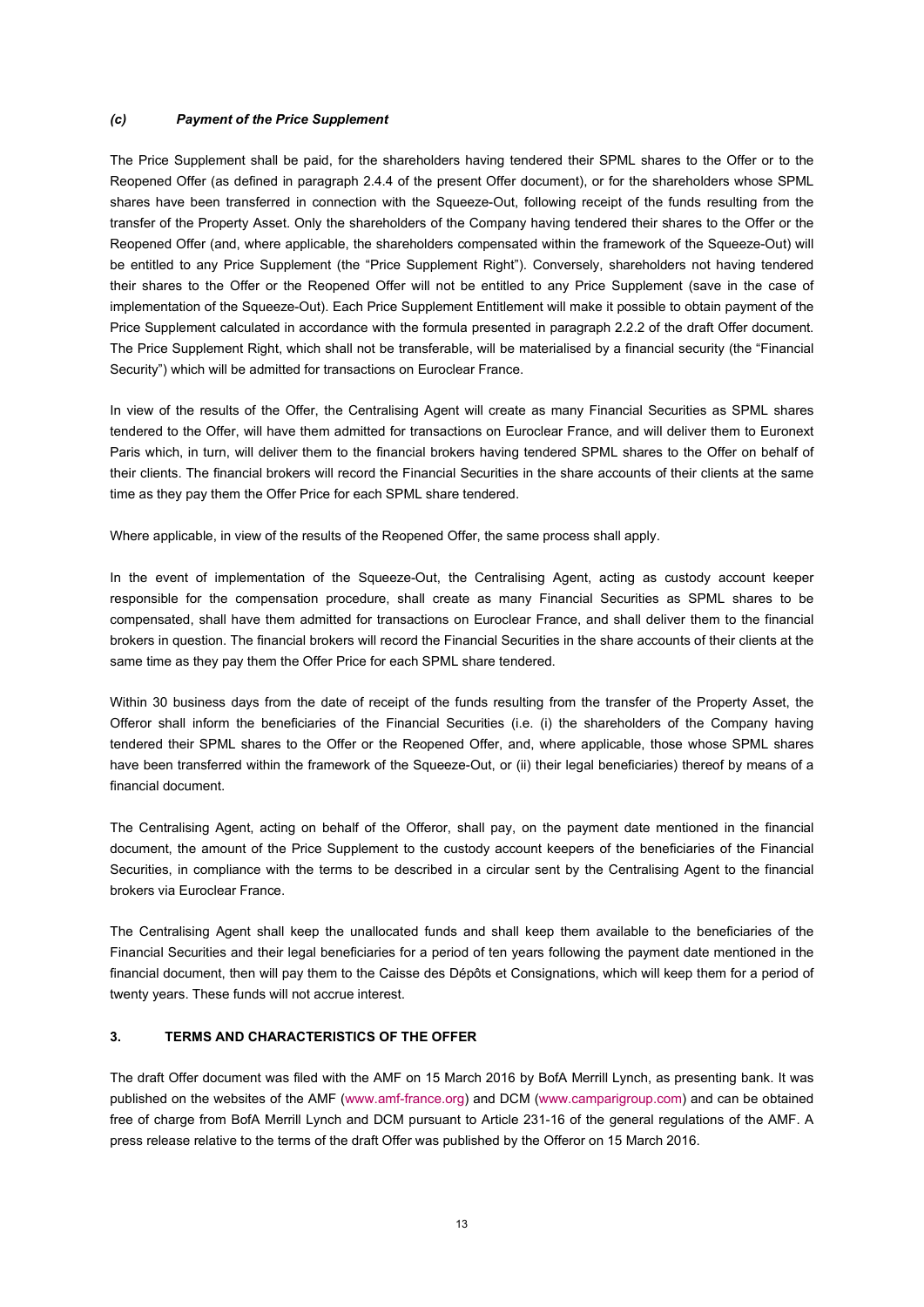The Offer and the draft Offer document remain subject to an examination by the AMF. After its examination, the AMF will publish on its website a conformity decision (*décision de conformité*) on the draft Offer, after having ensured the conformity of the draft Offer with the applicable legal and regulations.

This conformity decision may only be made after filing by DCM of a draft response document, notably including the report of the independent financial expert in compliance with the provisions of Article 261-1 I 1, 2, 4 and II of the general regulations of the AMF, and the opinion of the central works council of SPML, consulted about the draft Offer in compliance with Articles L. 2323-35 and subsequent of the French Labour Code.

Pursuant to the provisions of Article 231-23 of the general regulations of the AMF, the declaration of conformity of the AMF will entail approval of the Offeror's offer document and the response document of SPML.

The offer document thus targeted by the AMF, and the other information relative to the legal, financial and accounting characteristics of the Offeror, will be available on the DCM and AMF websites, and will be available to the public no later than the day preceding opening of the Offer. These documents will also be available free of charge at the registered office of Davide Campari Milano S.p.A and in the premises of the Parisian branch of BofA Merrill Lynch in its capacity of establishment presenting the Offer, and representing DCM for the purposes of providing these documents in France in compliance with Article 231-16 of the general regulations of the AMF. In compliance with the provisions of Articles 231-27 and 231-28 of the general regulations of the AMF, a press release specifying the terms of provision of these documents will be published by the Offeror.

#### *(a) Terms of response to the Offer*

The Offer shall be open for a minimum period of 25 trading days. After setting the closing date of the Offer, the AMF may decide to postpone it.

The SPML shares tendered to the Offer must be in full ownership, free of any pledge or lien, and generally must not be the subject of any restriction concerning their transfer of ownership. The Offeror reserves the right to reject all SPML shares tendered to the Offer which do not respect these conditions.

In compliance with the terms of Article 232-2 of the general regulations of the AMF, orders tendering of the SPML shares to the Offer may be revoked at any time, up to and including the closing date of the Offer, date beyond which they will be irrevocable.

The SPML shareholders registered in account in the pure registered form (*nominatif pur*), and who wish to tender their shares to the Offer, must send their instructions to SPML, until the closing date of the Offer at the very latest.

The SPML shareholders willing to tender their shares under the conditions proposed within the framework of the Offer must provide their financial intermediary with an instruction to tender to the Offer, in accordance with the terms specific to their financial intermediary, no later than the closing date of the Offer. The financial intermediary, no later than the date indicated in the notice published by Euronext Paris, must transfer to Euronext Paris the SPML shares for which they have received an instruction to tender to the Offer. Euronext Paris will centralise all instructions to tender to the Offer and determine its results.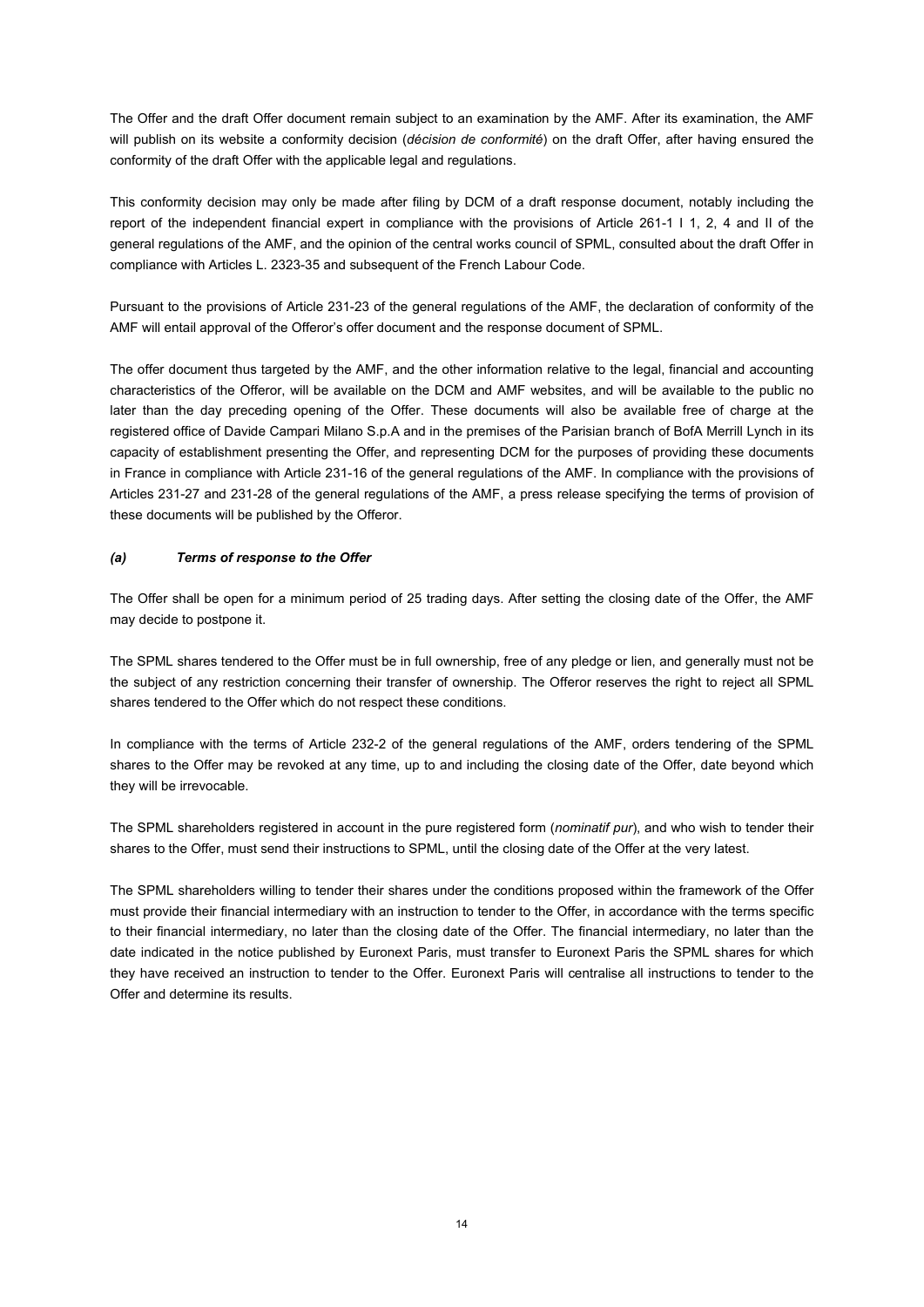#### *(b) Number and nature of the shares targeted by the Offer*

DCM:

- has acquired pursuant to the Contracts of Assignment individually 14,610 SPML shares in full ownership, 905 SPML shares in bare ownership and 1,310 SPML shares in usufruct, representing 15,515 voting rights in the EGM, 15,[9](#page-14-0)20 voting rights in the OGM, *i.e.* 18.25% of the share capital<sup>9</sup>, 14.48% of the voting rights in the EGM and 14.86% of the voting rights in the OGM of the Company<sup>10</sup>;
- holds in accordance with the assimilation set forth in Article L.233-9-I 4 of the French Commercial Code (Shares Under Promises which could be acquired by the Offeror), 22,612 SPML shares in full ownership, 1,905 SPML shares in bare ownership, representing 49,034 voting rights in the EGM and 45,224 voting rights in the OGM, *i.e.* 28.84% of the share capital, 45.76% of the voting rights in the EGM and 42.20% of the voting rights in the OGM of the Company<sup>[11](#page-14-2)</sup>;

which correspond to, including the assimilated Shares Under Promises and the Shares Transferred, 37,222 SPML shares in full ownership, 2,810 SPML shares in bare ownership and 1,310 in usufruct, representing 64,549 voting rights in the EGM and 61,144 voting rights in the OGM, *i.e.* 47.10% of the share capital, 60.23% of the voting rights in the EGM and 57.06% of the voting rights in the OGM of the Company. DCM does not hold any other SPML shares than the ones above mentioned.

It is specified that DCM acts in concert with the Promising Shareholders within the meaning of Article L.233-10 I of the French Commercial Code. DCM holds in concert with the Promising Shareholders 37,222 SPML shares in full ownership, 2,810 SPML shares in bare ownership and 1,310 in usufruct, representing 64,549 voting rights in the EGM and 61,144 voting rights in the OGM, *i.e.* 47.10% of the share capital, 60.23% of the voting rights in the EGM and 57.06% of the voting rights in the OGM of the Company.

Pursuant to the provisions of the Offer Letter accepted by the Family Shareholders, the Shares under Promise, representing 22,612 SPML shares in full ownership and 1,905 SPML shares in bare ownership, which are the subject of a lock-up agreement under the conditions described in paragraph 1.1.1.4 of the draft Offer document and are placed under escrow throughout the period of the Offer and the Reopened Offer, are not targeted by the Offer and therefore cannot be tendered to the Offer.

Pursuant to the provisions of Article 231-6 of the general regulations of the AMF, the Offer relates to all SPML shares issued by the Company other than the Shares Transferred to the Offeror pursuant to the Contracts of Assignment and those held by the people acting in concert with it, with the exception of the Shares under Promise, being a maximum number of 44,968 SPML shares in full ownership.

To the knowledge of the Offeror, there is no right, capital security or financial instrument that could give access, immediately or in the future, to the share capital or voting rights of the Company.

## *(c) Conditions of the Offer*

Pursuant to the provisions of Article 231-9 I of the general regulations of the AMF, the Offer will be invalid if, on the date of its closure, the Offeror does not hold a number of SPML shares representing at least 50% of the share capital

<span id="page-14-0"></span> $9$  Including the bare ownership of 905 SPML shares and excluding the 1,310 SPML shares held in usufruct.

<span id="page-14-1"></span><sup>&</sup>lt;sup>10</sup> On the basis of a number of voting rights calculated in accordance with the provisions of Article 223-11 of the general regulations of the AMF and taking into account the loss of the double voting rights attached to the Transferred Shares (Art. L. 225-124 of the French Commercial Code).

<span id="page-14-2"></span><sup>&</sup>lt;sup>11</sup> On the basis of a number of voting rights calculated in accordance with the provisions of Article 223-11 of the general regulations of the AMF and taking into account the loss of the double voting rights attached to the Transferred Shares (Art. L. 225-124 of the French Commercial Code).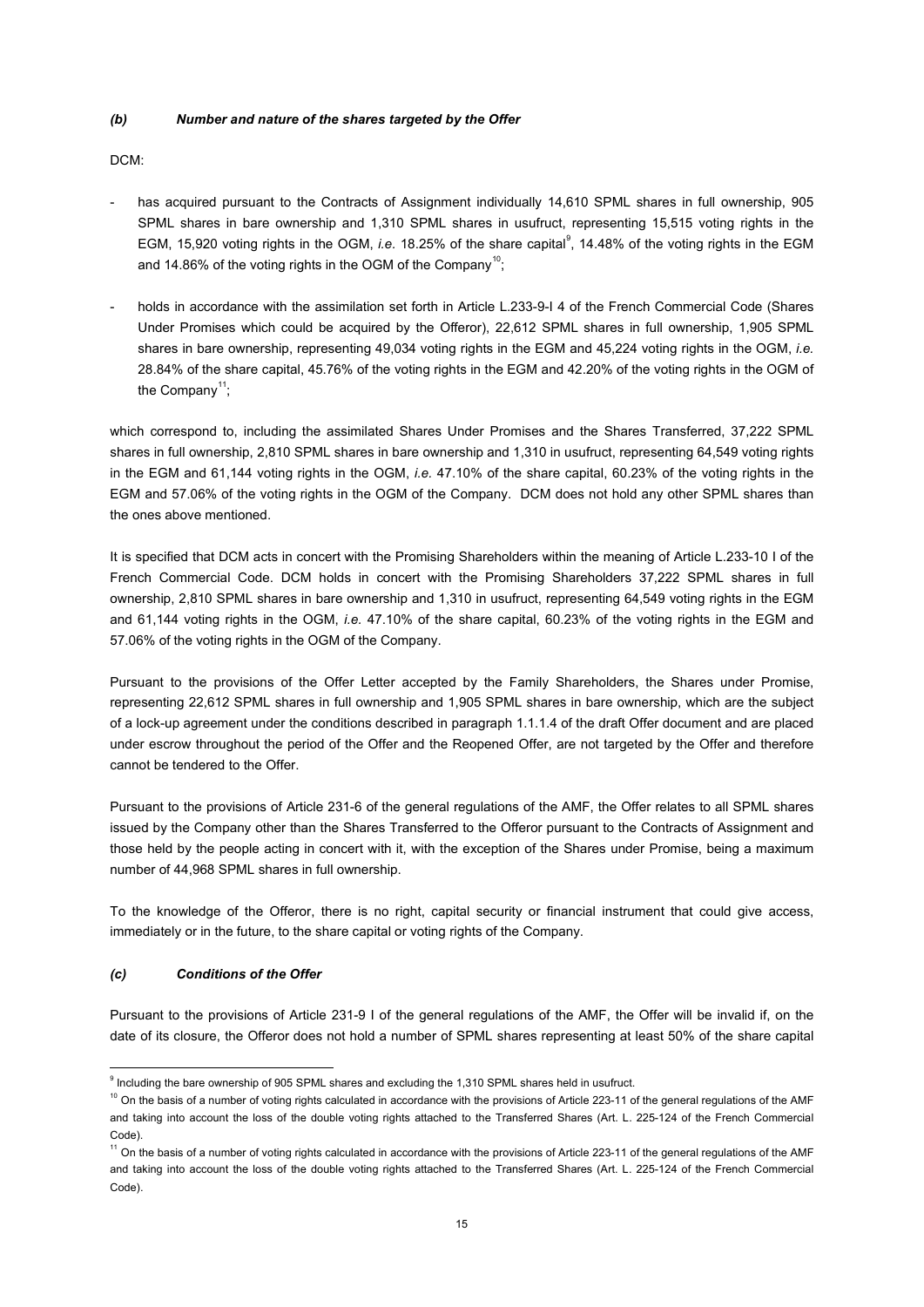or voting rights, calculated in accordance with Article 234-1 of the general regulations of the AMF (the "**Caducity Threshold**").

For the purposes of calculating the Caducity Threshold, all shares tendered to the Offer will be included, even when they have not yet been delivered to Euronext Paris.

The Caducity Threshold corresponds on the date of filing the draft Offer, and on the basis of the information available as of 15 March 2016, to 42,500 shares or 53,582 voting rights of SPML. Taking into account the Shares Tranferred and the Shares Under Promise assimilated to the shares held by DCM, DCM shall hold, prior to the opening of the Offer, a total of 37,222 SPML shares in full ownership, 2,810 SPML shares in bare ownership and 1,310 in usufruct representing 64,549 of voting rights in the EGM, 61,144 of the voting rights in the OGM of the Company, and consequently shall already have reached the Caducity Threshold prior to the opening of the Offer.

#### *(d) Indicative timeline of the Offer*

| 15 March 2016           | Publication of the 2015 SPML results                                                                   |
|-------------------------|--------------------------------------------------------------------------------------------------------|
| 15 March 2016           | Filing of the draft Offer with the AMF and publication of the draft Offer document of                  |
|                         | <b>DCM</b>                                                                                             |
| 5 April 2016            | Filing with the AMF of the draft response document of the Company including the                        |
|                         | report of the independent expert, and making the draft reply document available to                     |
|                         | the public                                                                                             |
| 12 April 2016           | AMF's conformity decision ( <i>décision de conformité</i> ) on the Offer with approval ( <i>visa</i> ) |
|                         | of the offer document of DCM and approval of the reply document of SPML                                |
| 13 April 2016           | Making available to the public and publishing it on the AMF website (www.amf-                          |
|                         | france.org) (i) of the offer document of DCM and the reply document of SPML                            |
|                         | specified by the AMF, and (ii) of the "Other Information" documents relative to the                    |
|                         | legal, accounting and financial characteristics of DCM and SPML                                        |
| 13 April 2016           | Press releases on the terms of provision of the documents of DCM and SPML and                          |
|                         | the "Other Information" documents                                                                      |
| 14 April 2016           | Opening of the Offer                                                                                   |
| 18 May 2016 (inclusive) | Closing of the Offer                                                                                   |
| 24 May 2016             | Publication by the AMF of the Offer results                                                            |
| June 2016               | In case of success of the Offer, opening of the Reopened Offer                                         |

The dates of opening, closing and publication of the results of the Offer shall be published by the AMF. During the Offer period, the AMF may postpone the closing date of the Offer.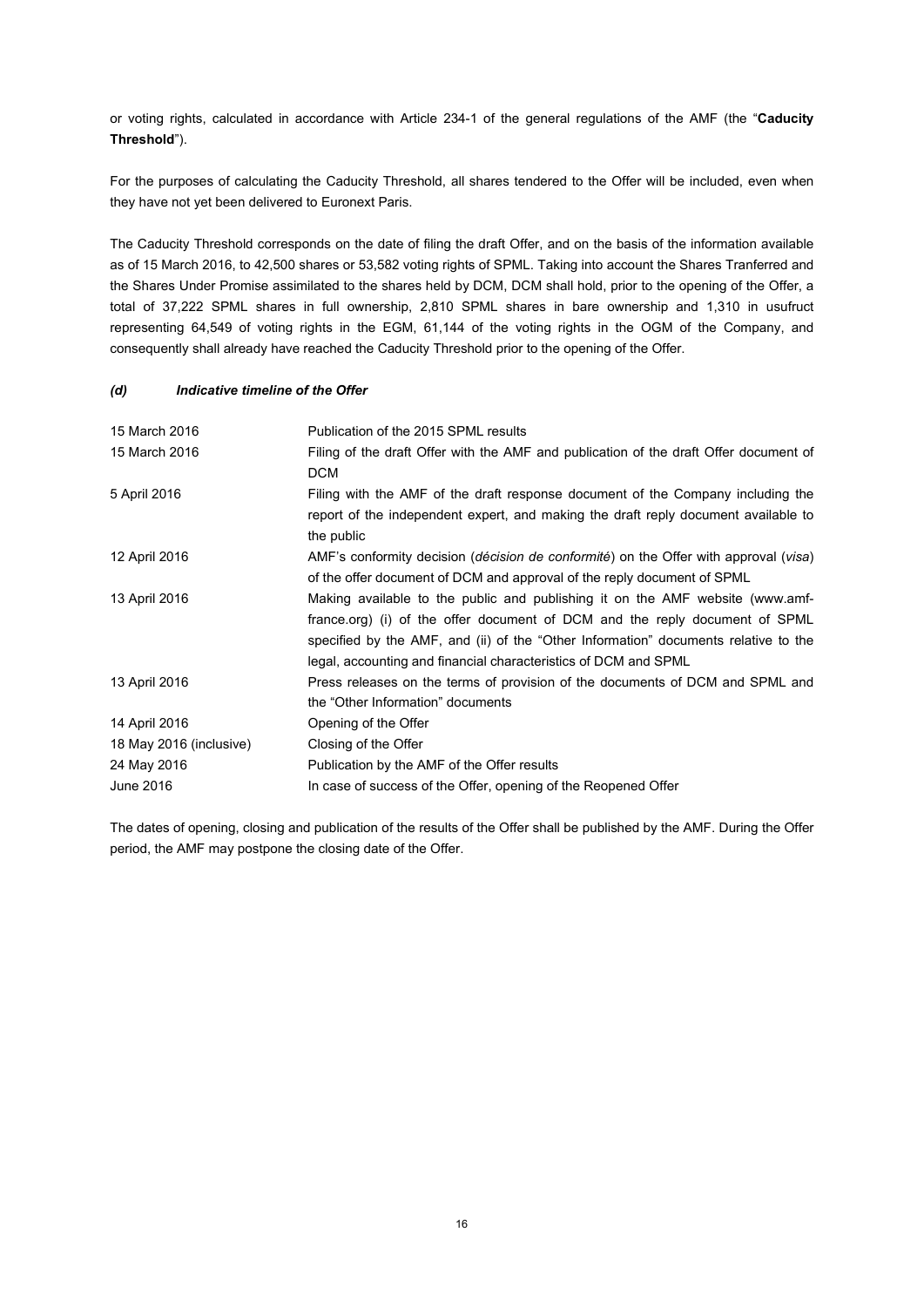# **4. SYNTHESE DES ELEMENTS D'APPRECIATION DU PRIX**

The appraisal below has been established by Bank of America Merrill Lynch, as presenting bank of the Offer, based on the Offer Price, *i.e.* € 8,050 per share (Cum 2015 final dividend) :

| <b>Valuation Method</b>                                         | Price per Share $(\epsilon)$ | <b>Offer Price Premium</b><br>vs. Valuation Method |  |  |  |  |
|-----------------------------------------------------------------|------------------------------|----------------------------------------------------|--|--|--|--|
| <b>Family Block Acquisition by DCM</b>                          |                              |                                                    |  |  |  |  |
| Offer Price                                                     | 8,050                        | 0.0%                                               |  |  |  |  |
| Valuation methods and references retained                       |                              |                                                    |  |  |  |  |
| <b>Trading Comparables</b>                                      |                              |                                                    |  |  |  |  |
| 2016E EV/Sales                                                  | 8,265                        | (2.6%)                                             |  |  |  |  |
| 2016E EV/EBITDA                                                 | 6,490                        | $+24.0%$                                           |  |  |  |  |
| <b>Transaction Comparables</b>                                  |                              |                                                    |  |  |  |  |
| LTM EV/Sales                                                    | 7,188                        | $+12.0%$                                           |  |  |  |  |
| LTM EV/EBITDA                                                   | 7,721                        | $+4.3%$                                            |  |  |  |  |
| <b>Discounted Cash Flows</b>                                    |                              |                                                    |  |  |  |  |
| 7.00 WACC and 2.0% TGR                                          | 5,548                        | $+45.1%$                                           |  |  |  |  |
| Secondary valuation methods presented for illustrative purposes |                              |                                                    |  |  |  |  |
| <b>Share Price Analysis</b>                                     |                              |                                                    |  |  |  |  |
| As of 11/03/16                                                  | 5,020                        | $+60.4%$                                           |  |  |  |  |
| Last 1 Month VWAP                                               | 4,859                        | $+65.7%$                                           |  |  |  |  |
| Last 6 Months VWAP                                              | 4,919                        | $+63.7%$                                           |  |  |  |  |
| Last 12 Months VWAP                                             | 4,904                        | $+64.2%$                                           |  |  |  |  |
| Last 24 Months VWAP                                             | 4,439                        | $+81.4%$                                           |  |  |  |  |
| Last 24-Month High                                              | 5,265                        | +52.9%                                             |  |  |  |  |
| Last 24-Month Low                                               | 3,555                        | $+126.4%$                                          |  |  |  |  |
| <b>Share Buybacks</b>                                           |                              |                                                    |  |  |  |  |
| Oct-15 average price per share $(\epsilon)$                     | 4,902                        | $+64.2%$                                           |  |  |  |  |
| May-15 average price per share $(\epsilon)$                     | 5,240                        | +53.6%                                             |  |  |  |  |

# **5. CONTACTS**

## **Relations investisseurs**

| <b>Chiara Garavini</b>         | Tel. +39 02 6225 330 | Email: chiara.garavini@campari.com        |
|--------------------------------|----------------------|-------------------------------------------|
| <b>Francesco Davico Bonino</b> | Tel. +39 02 6225 689 | Email: francesco.davicobonino@campari.com |
| Jing He                        | Tel. +39 02 6225 832 | Email: jing.he@campari.com                |
| Elena Tiozzo                   | Tel. +39 02 6225 290 | Email: elena.tiozzo@campari.com           |